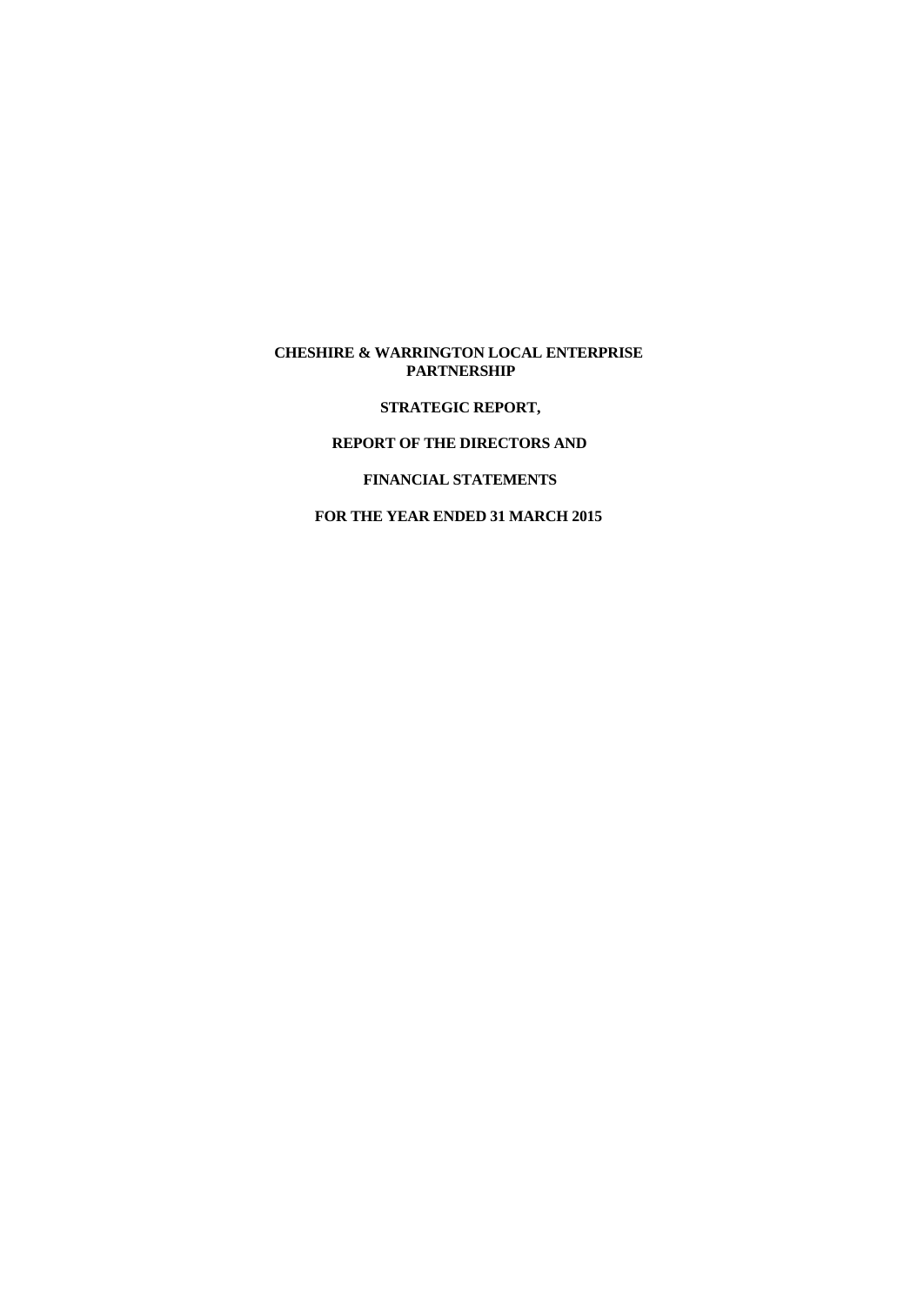# **CONTENTS OF THE FINANCIAL STATEMENTS FOR THE YEAR ENDED 31 MARCH 2015**

|                                                       | Page           |  |
|-------------------------------------------------------|----------------|--|
| <b>Company Information</b>                            | 1              |  |
| <b>Strategic Report</b>                               | 2              |  |
| <b>Report of the Directors</b>                        | $\overline{4}$ |  |
| <b>Report of the Independent Auditors</b>             | 7              |  |
| <b>Income and Expenditure Account</b>                 | 9              |  |
| <b>Statement of Total Recognised Gains and Losses</b> | 10             |  |
| <b>Balance Sheet</b>                                  | 11             |  |
| <b>Cash Flow Statement</b>                            | 12             |  |
| <b>Notes to the Cash Flow Statement</b>               | 13             |  |
| <b>Notes to the Financial Statements</b>              | 14             |  |
| <b>Detailed Income and Expenditure Account</b>        | 22             |  |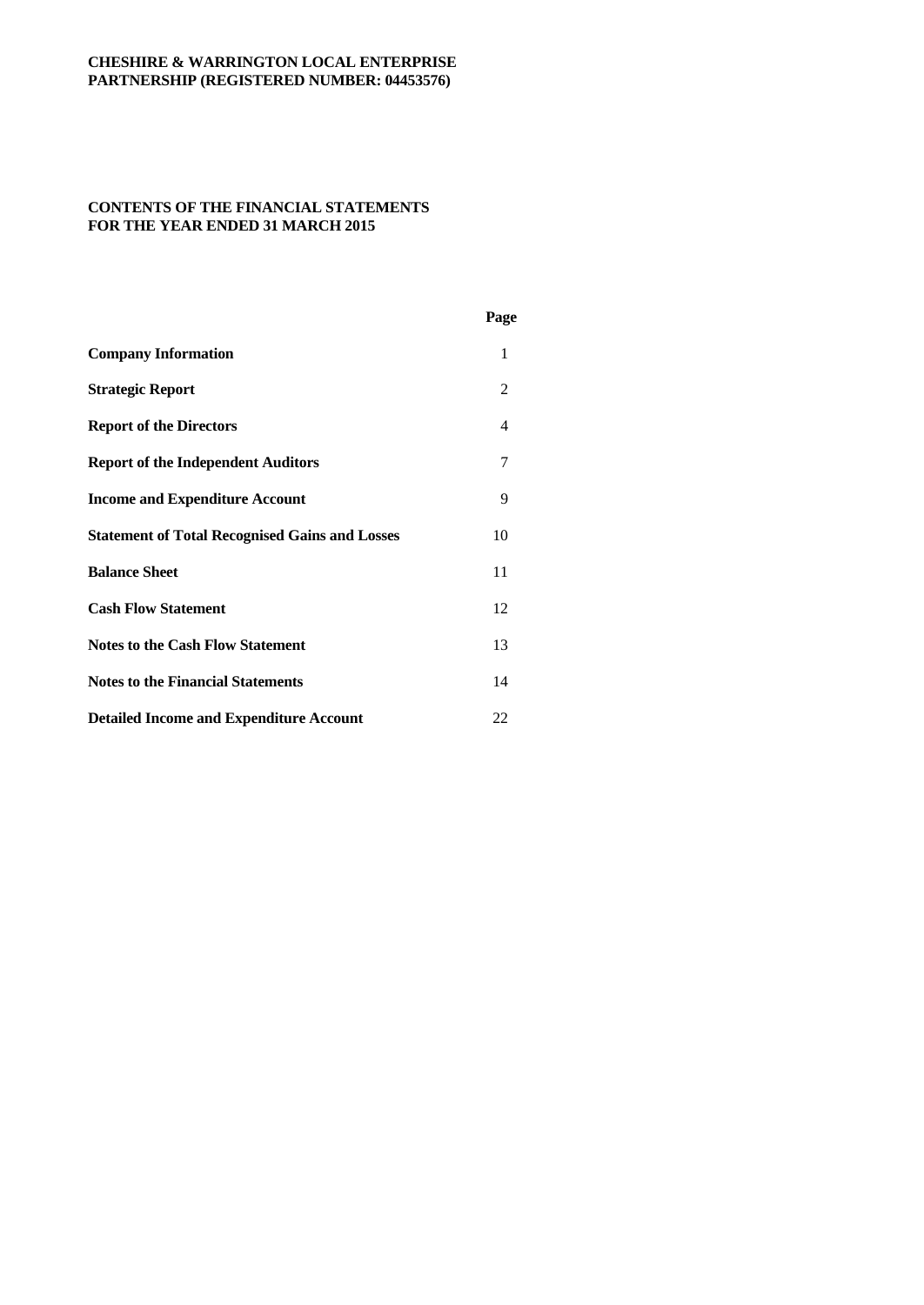## **CHESHIRE & WARRINGTON LOCAL ENTERPRISE PARTNERSHIP**

### **COMPANY INFORMATION FOR THE YEAR ENDED 31 MARCH 2015**

# **DIRECTORS:** C A Gaskell

H R Hopwood N R Schofield T J Wheeler R P Davis G A Barlow T E M David M J Ashcroft P Waterman H L Morrissey M E Jones T P O'Neill C E Hayward R J Mee S M Dixon

### **REGISTERED OFFICE:** Richmond House

Gadbrook Business Centre Rudheath Northwich Cheshire CW9 7TN

**REGISTERED NUMBER:** 04453576 (England and Wales)

**SENIOR STATUTORY AUDITOR:** Michael Benson

# **AUDITORS:** Murray Smith LLP

Chartered Accountants Statutory Auditor Darland House 44 Winnington Hill Northwich Cheshire CW8 1AU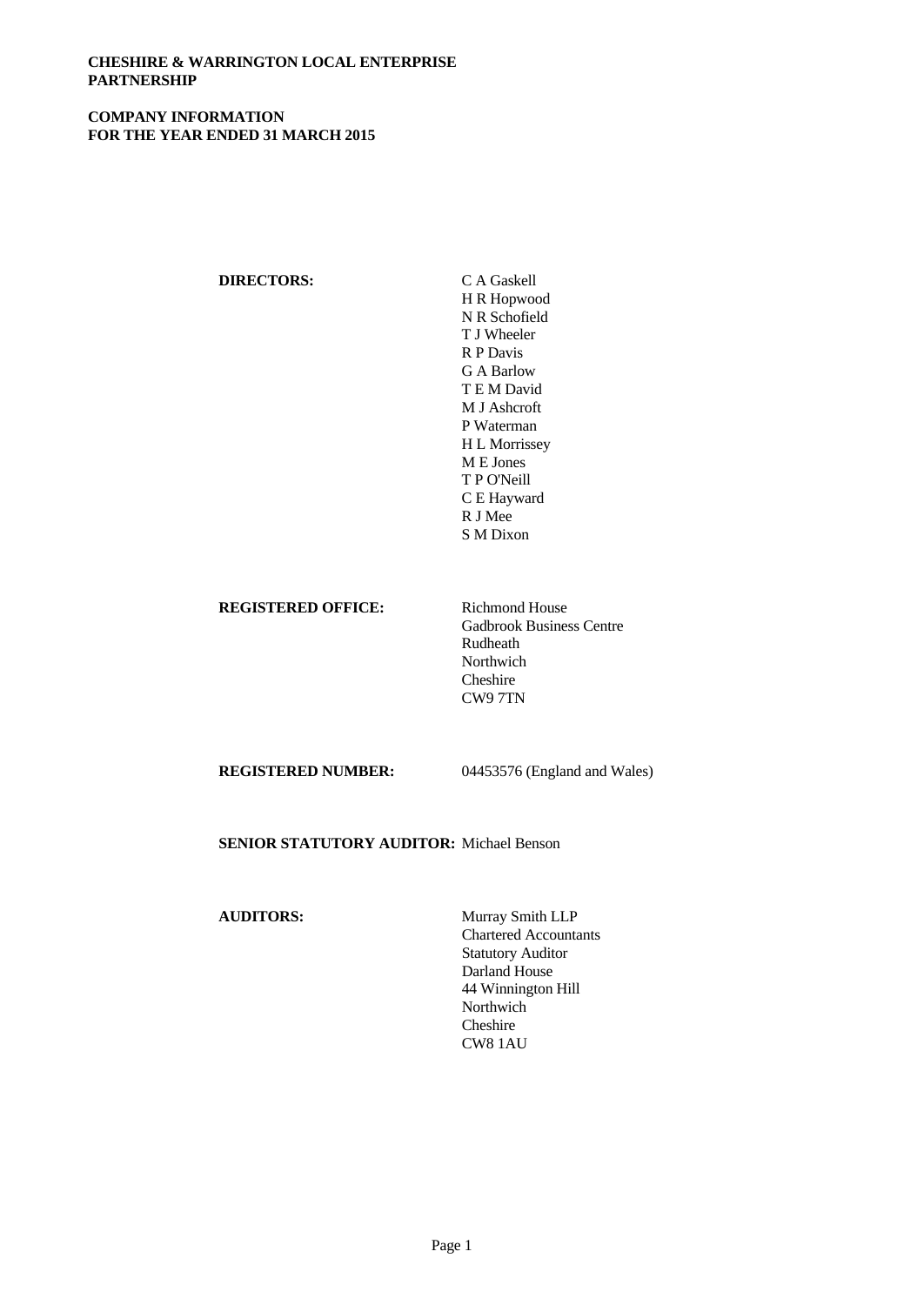### **STRATEGIC REPORT FOR THE YEAR ENDED 31 MARCH 2015**

The directors present their Strategic report, together with the Directors' report, the financial statements and auditors' report, for Cheshire & Warrington Local Enterprise Partnership ("the Company") for the year ended 31 March 2015.

### **BUSINESS REVIEW**

The income and expenditure account is set out on page 8. The surplus for the year of £273,975 has been transferred to reserves (2014: £226,257).

2014-15 has been an incredibly demanding, stimulating and formative one and has determined the future role for all LEPs across England.

Following submission to government of the Cheshire and Warrington Strategic Economic Plan, the blueprint for a £35 billion economy by 2030, the sub region was awarded £142.7m through a Local Growth Deal. This was a notable event for the sub-region, being the fourth highest award as measured by head of population. It was also a seminal moment for the LEP, now responsible for the successful delivery of this programme, the European Structural and Investment Fund programme and the Growing Places Fund.

The combined value of these programmes to Cheshire and Warrington is £1/4 billion. The LEP is charged with ensuring that all the projects are delivered on time, on budget and that they generate the forecast outcomes. Cheshire East Council is the Accountable Body for the Local Growth Fund and DCLG is the contracting partner for the European funds.

The LEP has welcomed these new challenges. Within the year we have confirmed our strategic priorities, restructured our governance arrangements and strengthened our executive team, including appointing the first Chief Executive for the LEP.

The devolution of central funding to LEPs is still at an early stage. With devolution, and an increasingly large budget, comes increased scrutiny and an expectation that the LEP will be more transparent. In response the LEP has developed robust processes and systems to support decision making and ensure that the public money entrusted to it is being spent wisely and sensibly.

The 2014-15 year end position included a higher than budgeted surplus. Primarily this was due to unfilled vacancies within the Executive Team, which we could not fill because of uncertainty about future funding of LEPS discouraging people from accepting posts, which hampered our organisational development.

In 2015-16 the LEP is focusing on delivery and completing its organisational development and has developed a plan to complete this work using the surplus built up as a consequence of vacancies. The plan is likely to be completed by the end of this financial year, at which point the LEP will also have used the surplus built up in previous years.

For more information please see Cheshire and Warrington LEP's Annual Report 2014-15.

### **PRINCIPAL RISKS AND UNCERTAINTIES**

The principal risk facing the Company arises from reliance on national and local government funding.

The Company's senior management regularly review this risk and the potential impact on the Company and take mitigating action as necessary.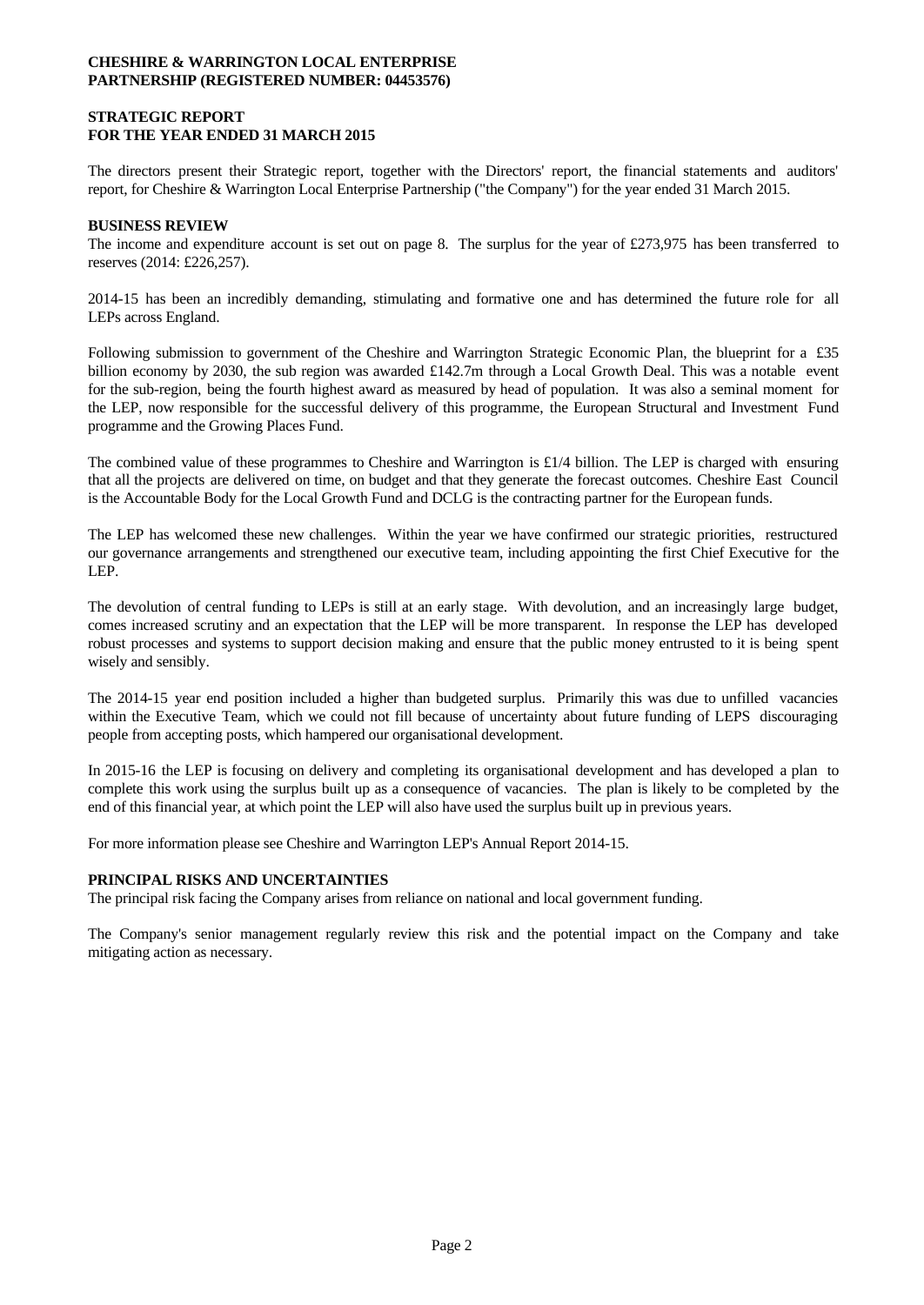### **STRATEGIC REPORT FOR THE YEAR ENDED 31 MARCH 2015**

### **GOING CONCERN**

The directors have a reasonable expectation that the Company has adequate resources to continue in operational existence for the foreseeable future. Thus they continue to adopt the going concern basis in preparing the annual financial statements.

## **ON BEHALF OF THE BOARD:**

C A Gaskell - Director

12 November 2015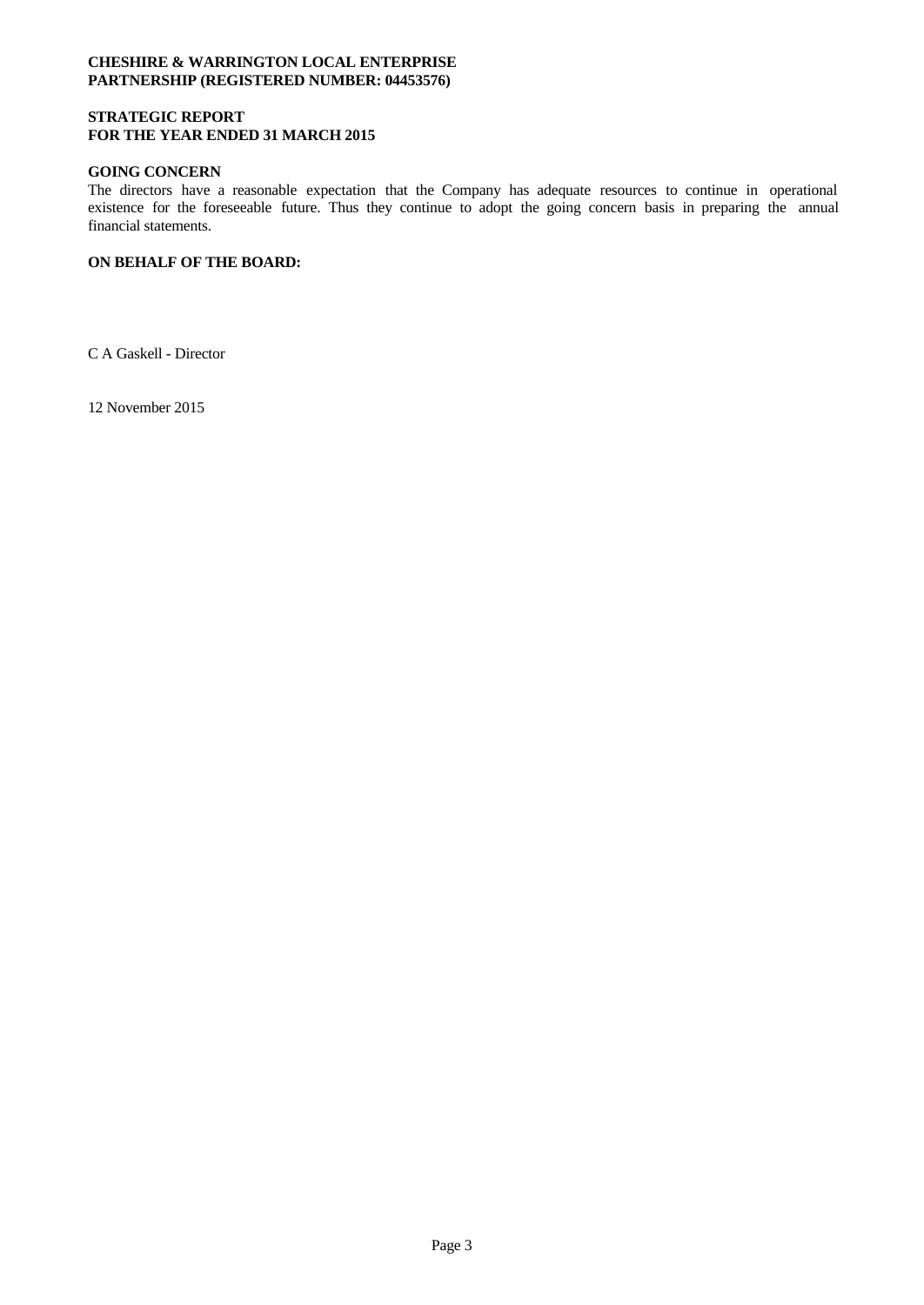### **REPORT OF THE DIRECTORS FOR THE YEAR ENDED 31 MARCH 2015**

The directors present their report with the financial statements of the company for the year ended 31 March 2015.

### **DIVIDENDS**

As the company is limited by guarantee it makes no distributions by dividends or any other means.

## **DIRECTORS**

The directors shown below have held office during the whole of the period from 1 April 2014 to the date of this report.

C A Gaskell H R Hopwood N R Schofield T J Wheeler R P Davis G A Barlow T E M David M J Ashcroft P Waterman H L Morrissey M E Jones T P O'Neill

Other changes in directors holding office are as follows:

C Baker - resigned 13 March 2015

C E Hayward , R J Mee and S M Dixon were appointed as directors after 31 March 2015 but prior to the date of this report.

M K Jones ceased to be a director after 31 March 2015 but prior to the date of this report.

### **EMPLOYMENT POLICIES**

The company is committed to the principle of equal opportunities in employment and to ensuring that all employees receive fair treatment irrespective of their sex, religion, ethnic origin, or disability. The company is committed to improving the skills of its people. Through training and development and nurturing a culture in which they feel valued, the company encourages them to work to their full potential. The company has regular and open communication channels to involve staff in business developments.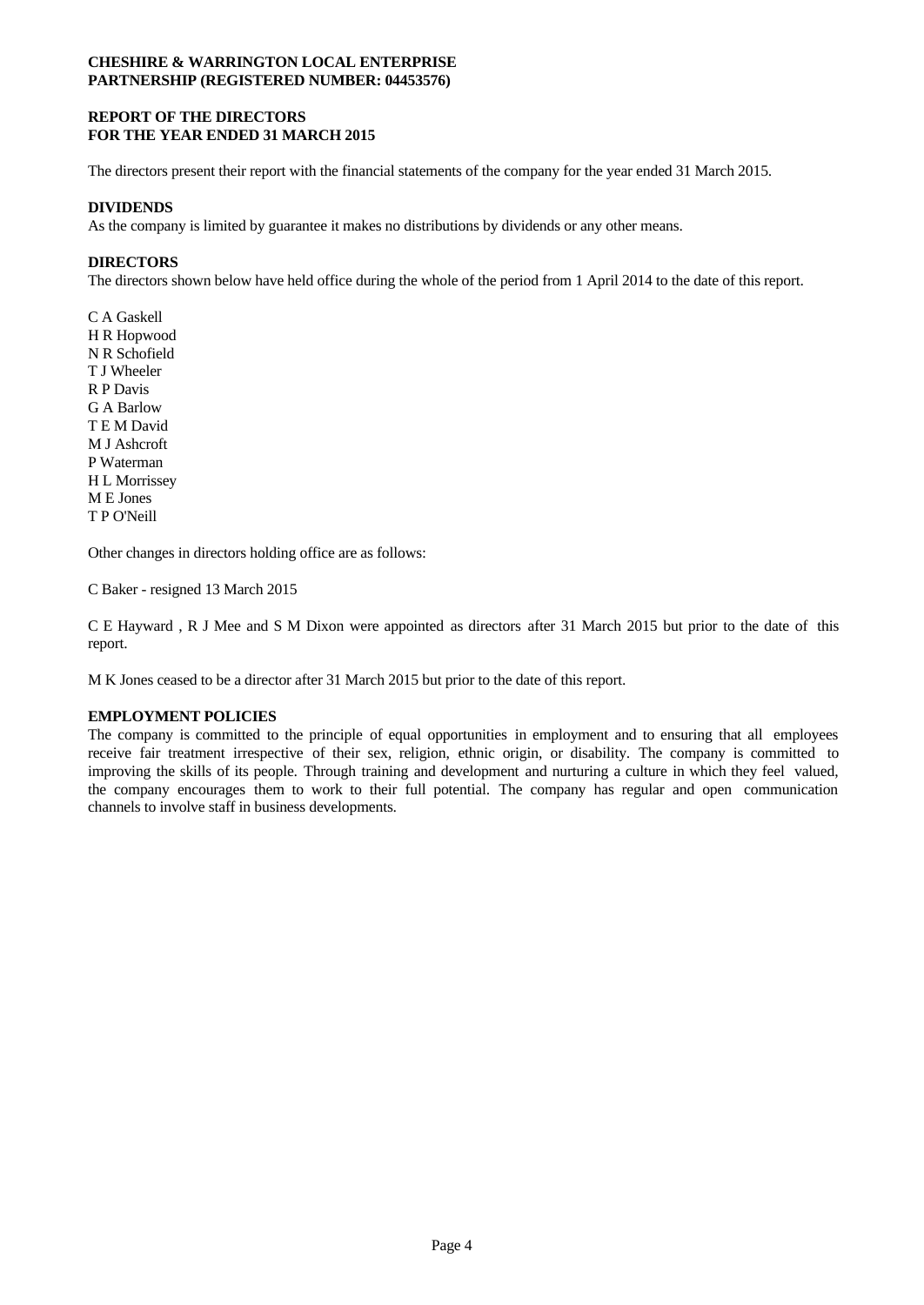### **REPORT OF THE DIRECTORS FOR THE YEAR ENDED 31 MARCH 2015**

### **CORPORATE GOVERNANCE**

The Board is committed to high standards of corporate governance and meets regularly. A number of matters are reserved for the Board's approval including the overall strategy for the company, annual budgets and business plans, major items of expenditure on projects and funding requirements from key stakeholders.

The Board has delegated responsibilities to the following committees, formally constituted with terms of reference:

Finance and Audit Committee M J Ashcroft T J Wheeler N R Schofield

The Finance and Audit Committee oversees the effective operation of financial control and management reporting, and makes recommendations on the appointment of external auditors.

Appointments and Remuneration Committee T E M David C Gaskell R P Davis

Appointments and Remuneration Committee oversees the identification and recommendation of the new directors to the Board and all strategy and policy matters on salaries and terms of employment of company employees.

### **STATEMENT OF DIRECTORS' RESPONSIBILITIES**

The directors are responsible for preparing the Report of the Directors and the financial statements in accordance with applicable law and regulations.

Company law requires the directors to prepare financial statements for each financial year. Under that law the directors have elected to prepare the financial statements in accordance with United Kingdom Generally Accepted Accounting Practice (United Kingdom Accounting Standards and applicable law). Under company law the directors must not approve the financial statements unless they are satisfied that they give a true and fair view of the state of affairs of the company and of the surplus or deficit of the company for that period. In preparing these financial statements, the

- 
- 
- directors are required to:<br>
select suitable accounting policies and then apply them consistently;<br>
make judgements and accounting estimates that are reasonable and prudent;<br>
state whether applicable accounting standa explained in the financial statements;<br>prepare the financial statements on the going concern basis unless it is inappropriate to presume that the company will
- continue in business.

The directors are responsible for keeping adequate accounting records that are sufficient to show and explain the company's transactions and disclose with reasonable accuracy at any time the financial position of the company and enable them to ensure that the financial statements comply with the Companies Act 2006. They are also responsible for safeguarding the assets of the company and hence for taking reasonable steps for the prevention and detection of fraud and other irregularities.

# **STATEMENT AS TO DISCLOSURE OF INFORMATION TO AUDITORS**

So far as the directors are aware, there is no relevant audit information (as defined by Section 418 of the Companies Act 2006) of which the company's auditors are unaware, and each director has taken all the steps that he or she ought to have taken as a director in order to make himself or herself aware of any relevant audit information and to establish that the company's auditors are aware of that information.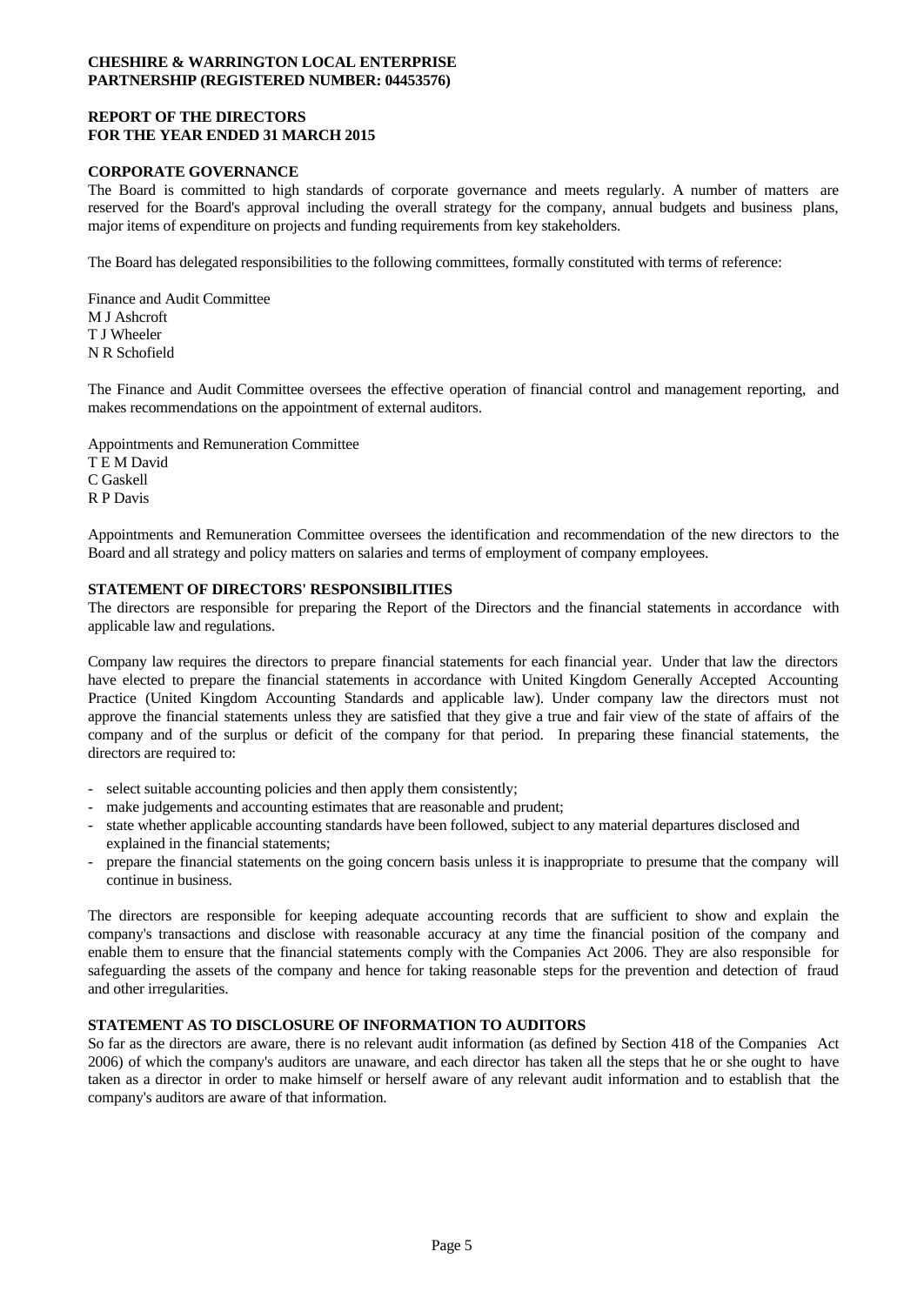## **REPORT OF THE DIRECTORS FOR THE YEAR ENDED 31 MARCH 2015**

## **AUDITORS**

The auditors, Murray Smith LLP, will be proposed for re-appointment at the forthcoming Annual General Meeting.

# **ON BEHALF OF THE BOARD:**

C A Gaskell - Director

12 November 2015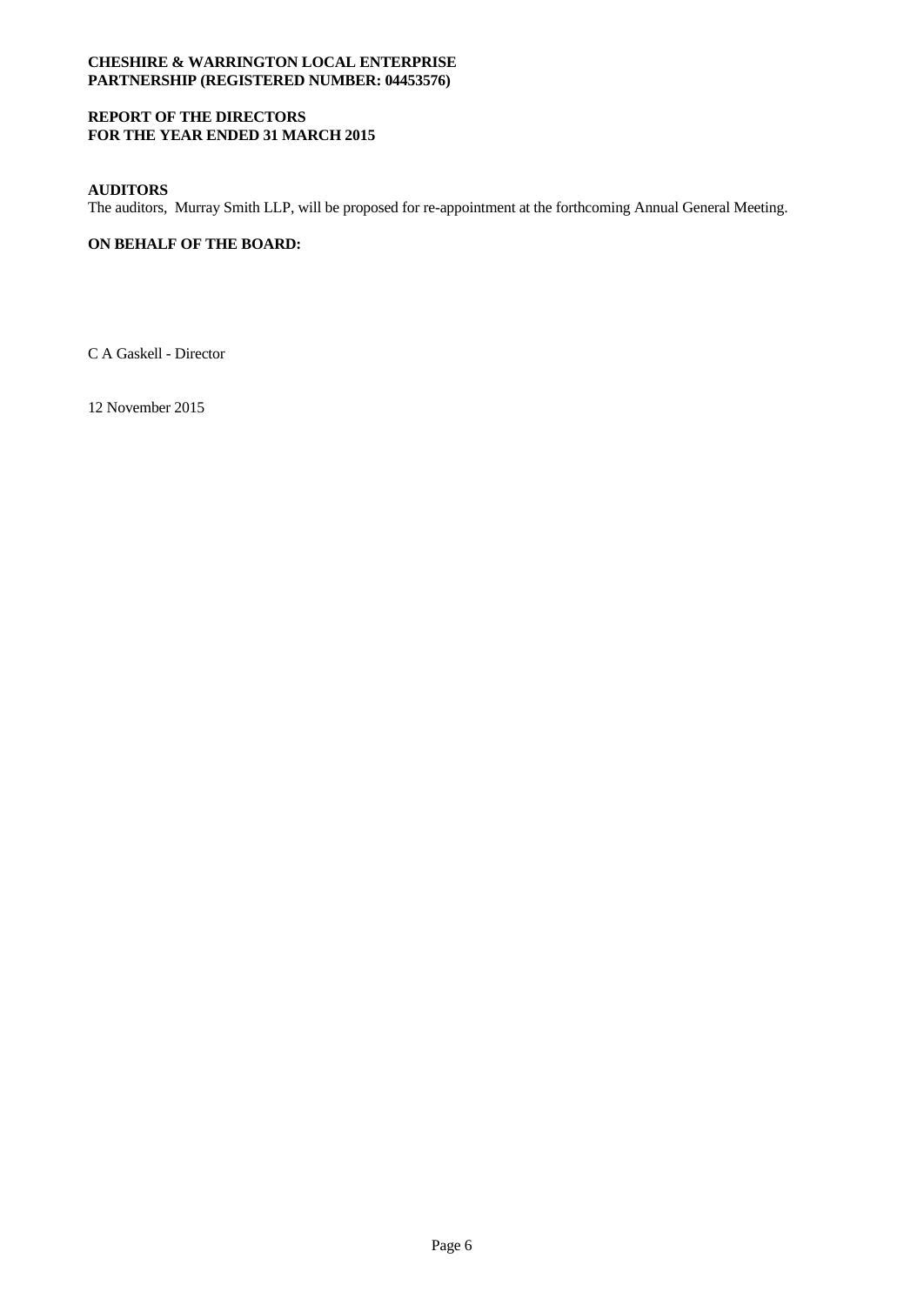#### **REPORT OF THE INDEPENDENT AUDITORS TO THE MEMBERS OF CHESHIRE & WARRINGTON LOCAL ENTERPRISE PARTNERSHIP**

We have audited the financial statements of Cheshire & Warrington Local Enterprise Partnership for the year ended 31 March 2015 on pages nine to twenty one. The financial reporting framework that has been applied in their preparation is applicable law and United Kingdom Accounting Standards (United Kingdom Generally Accepted Accounting Practice).

This report is made solely to the company's members, as a body, in accordance with Chapter 3 of Part 16 of the Companies Act 2006. Our audit work has been undertaken so that we might state to the company's members those matters we are required to state to them in a Report of the Auditors and for no other purpose. To the fullest extent permitted by law, we do not accept or assume responsibility to anyone other than the company and the company's members as a body, for our audit work, for this report, or for the opinions we have formed.

#### **Respective responsibilities of directors and auditors**

As explained more fully in the Statement of Directors' Responsibilities set out on page five, the directors are responsible for the preparation of the financial statements and for being satisfied that they give a true and fair view. Our responsibility is to audit and express an opinion on the financial statements in accordance with applicable law and International Standards on Auditing (UK and Ireland). Those standards require us to comply with the Auditing Practices Board's Ethical Standards for Auditors.

#### **Scope of the audit of the financial statements**

An audit involves obtaining evidence about the amounts and disclosures in the financial statements sufficient to give reasonable assurance that the financial statements are free from material misstatement, whether caused by fraud or error. This includes an assessment of: whether the accounting policies are appropriate to the company's circumstances and have been consistently applied and adequately disclosed; the reasonableness of significant accounting estimates made by the directors; and the overall presentation of the financial statements. In addition, we read all the financial and non-financial information in the Strategic Report and the Report of the Directors to identify material inconsistencies with the audited financial statements and to identify any information that is apparently materially incorrect based on, or materially inconsistent with, the knowledge acquired by us in the course of performing the audit. If we become aware of any apparent material misstatements or inconsistencies we consider the implications for our report.

### **Opinion on financial statements**

- In our opinion the financial statements:<br>- give a true and fair view of the state of the company's affairs as at 31 March 2015 and of its surplus for the year then
- ended;<br>- have been properly prepared in accordance with United Kingdom Generally Accepted Accounting Practice; and<br>- have been prepared in accordance with the requirements of the Companies Act 2006.
- 

### **Opinion on other matter prescribed by the Companies Act 2006**

In our opinion the information given in the Strategic Report and the Report of the Directors for the financial year for which the financial statements are prepared is consistent with the financial statements.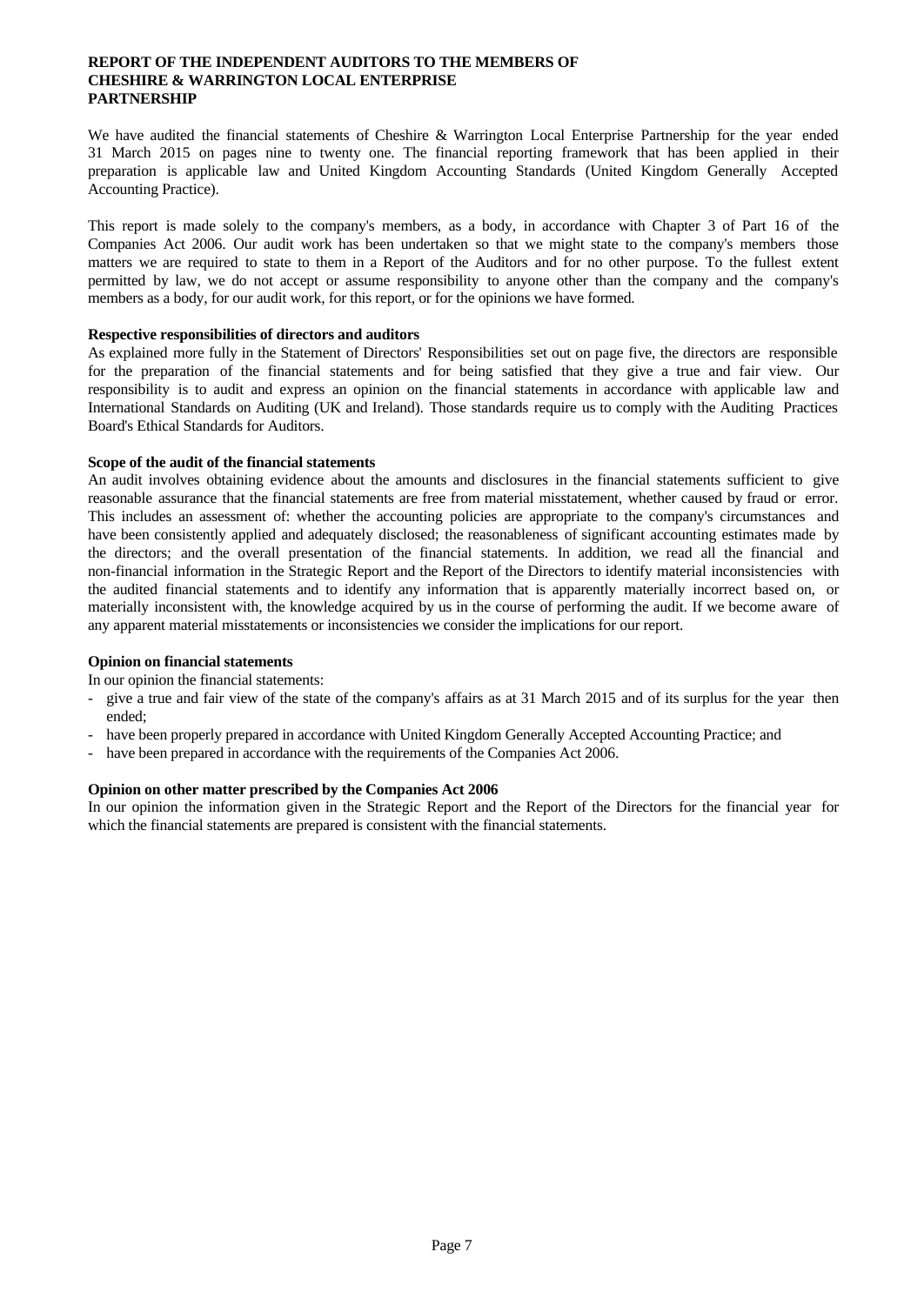### **REPORT OF THE INDEPENDENT AUDITORS TO THE MEMBERS OF CHESHIRE & WARRINGTON LOCAL ENTERPRISE PARTNERSHIP**

#### **Matters on which we are required to report by exception**

We have nothing to report in respect of the following matters where the Companies Act 2006 requires us to report to you

- if, in our opinion:<br>- adequate accounting records have not been kept, or returns adequate for our audit have not been received from
- branches not visited by us; or<br>the financial statements are not in agreement with the accounting records and returns; or<br>ertain disclosures of directors' remuneration specified by law are not made; or<br>we have not received
- 
- 

Michael Benson (Senior Statutory Auditor) for and on behalf of Murray Smith LLP Chartered Accountants Statutory Auditor Darland House 44 Winnington Hill Northwich Cheshire CW8 1AU

12 November 2015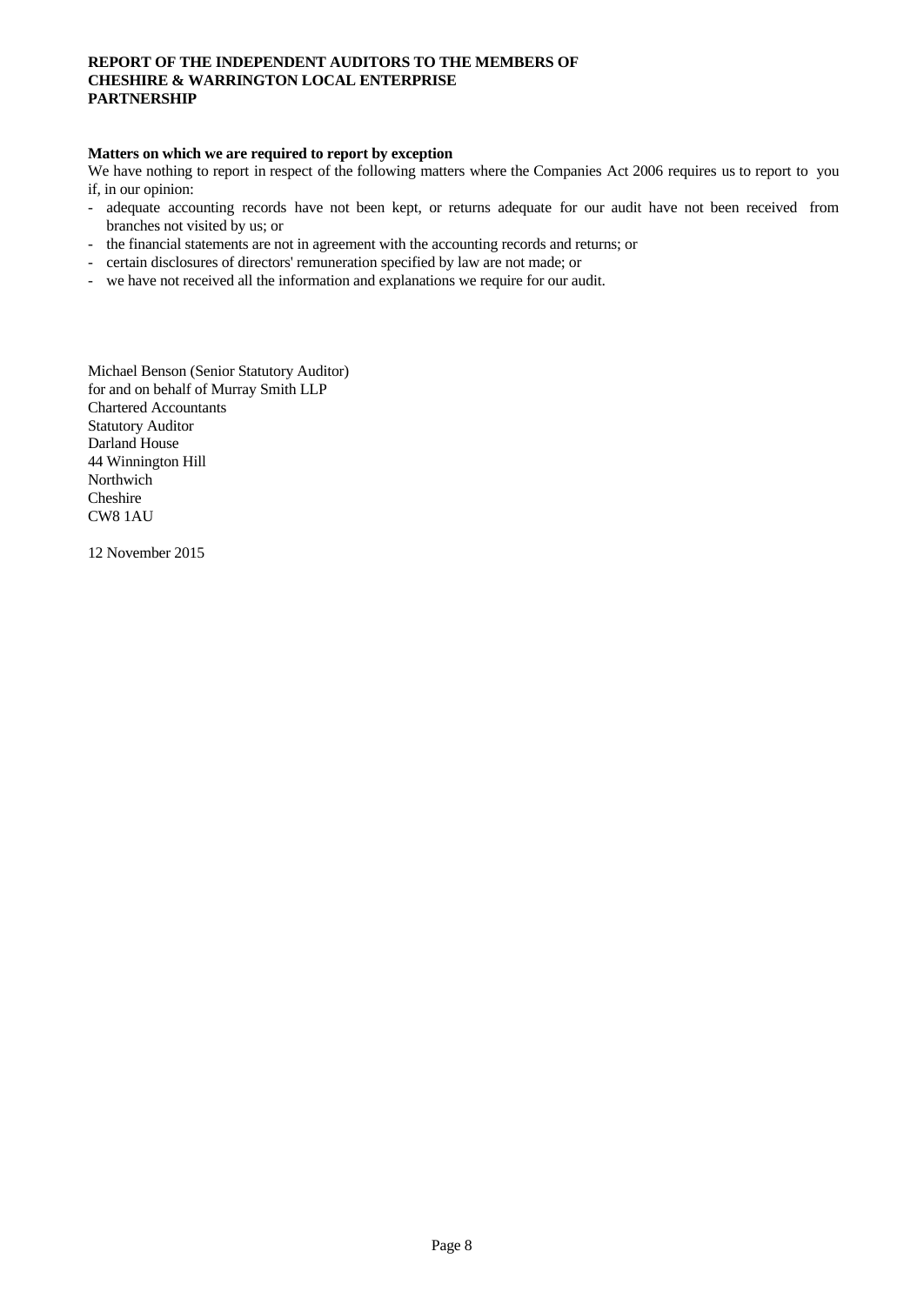## **INCOME AND EXPENDITURE ACCOUNT FOR THE YEAR ENDED 31 MARCH 2015**

|                                                                 | <b>Notes</b> | 2015<br>£ | 2014<br>£ |
|-----------------------------------------------------------------|--------------|-----------|-----------|
| <b>TURNOVER</b>                                                 |              | 950,819   | 991,422   |
| Administrative expenses                                         |              | 703,844   | 764,165   |
| <b>OPERATING SURPLUS</b>                                        | 3            | 246,975   | 227,257   |
| Other finance income                                            | 10           | 27,000    |           |
|                                                                 |              | 273,975   | 227,257   |
| Other finance costs                                             | 10           |           | 1,000     |
| <b>SURPLUS ON ORDINARY ACTIVITIES</b><br><b>BEFORE TAXATION</b> |              | 273,975   | 226,257   |
| Tax on surplus on ordinary activities                           | 4            |           |           |
| SURPLUS FOR THE FINANCIAL YEAR                                  |              | 273,975   | 226,257   |
| Retained surplus brought forward                                |              | 290,770   | 47,513    |
|                                                                 |              | 564,745   | 273,770   |
| Actuarial gain or loss<br>on defined benefit pension            |              |           |           |
| scheme                                                          |              | (76,000)  | 17,000    |
| RETAINED SURPLUS CARRIED<br><b>FORWARD</b>                      |              | 488,745   | 290,770   |

### **CONTINUING OPERATIONS**

None of the company's activities were acquired or discontinued during the current or previous year.

The notes form part of these financial statements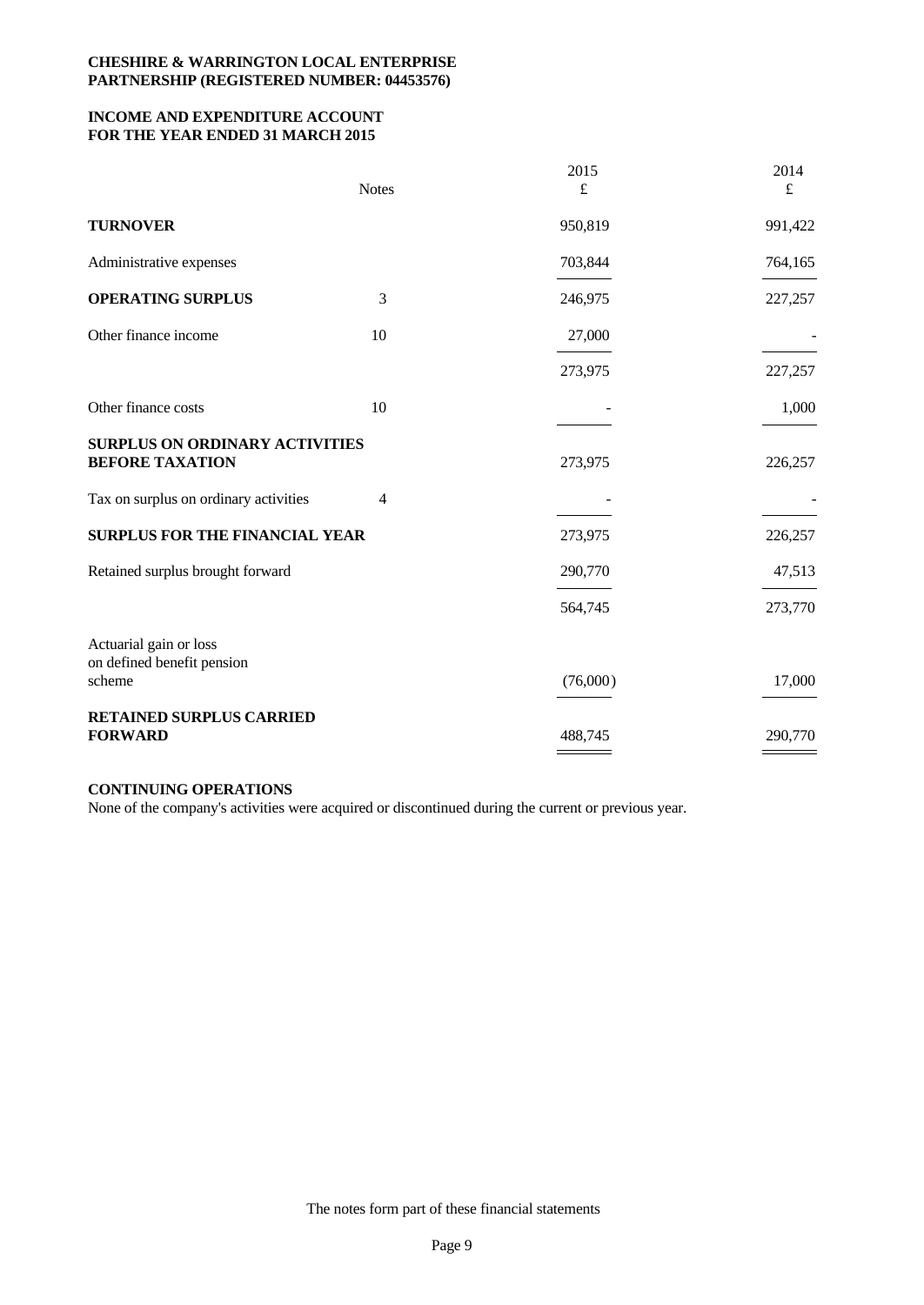### **STATEMENT OF TOTAL RECOGNISED GAINS AND LOSSES FOR THE YEAR ENDED 31 MARCH 2015**

|                                                                              | 2015<br>£         | 2014<br>£        |
|------------------------------------------------------------------------------|-------------------|------------------|
| <b>SURPLUS FOR THE FINANCIAL YEAR</b><br>Actuarial gain/(loss) on retirement | 273,975           | 226,257          |
| benefit scheme                                                               | (76,000)          | 17,000           |
| TOTAL RECOGNISED GAINS AND LOSSES<br><b>RELATING TO THE YEAR</b>             | 197,975<br>______ | 243,257<br>_____ |

The notes form part of these financial statements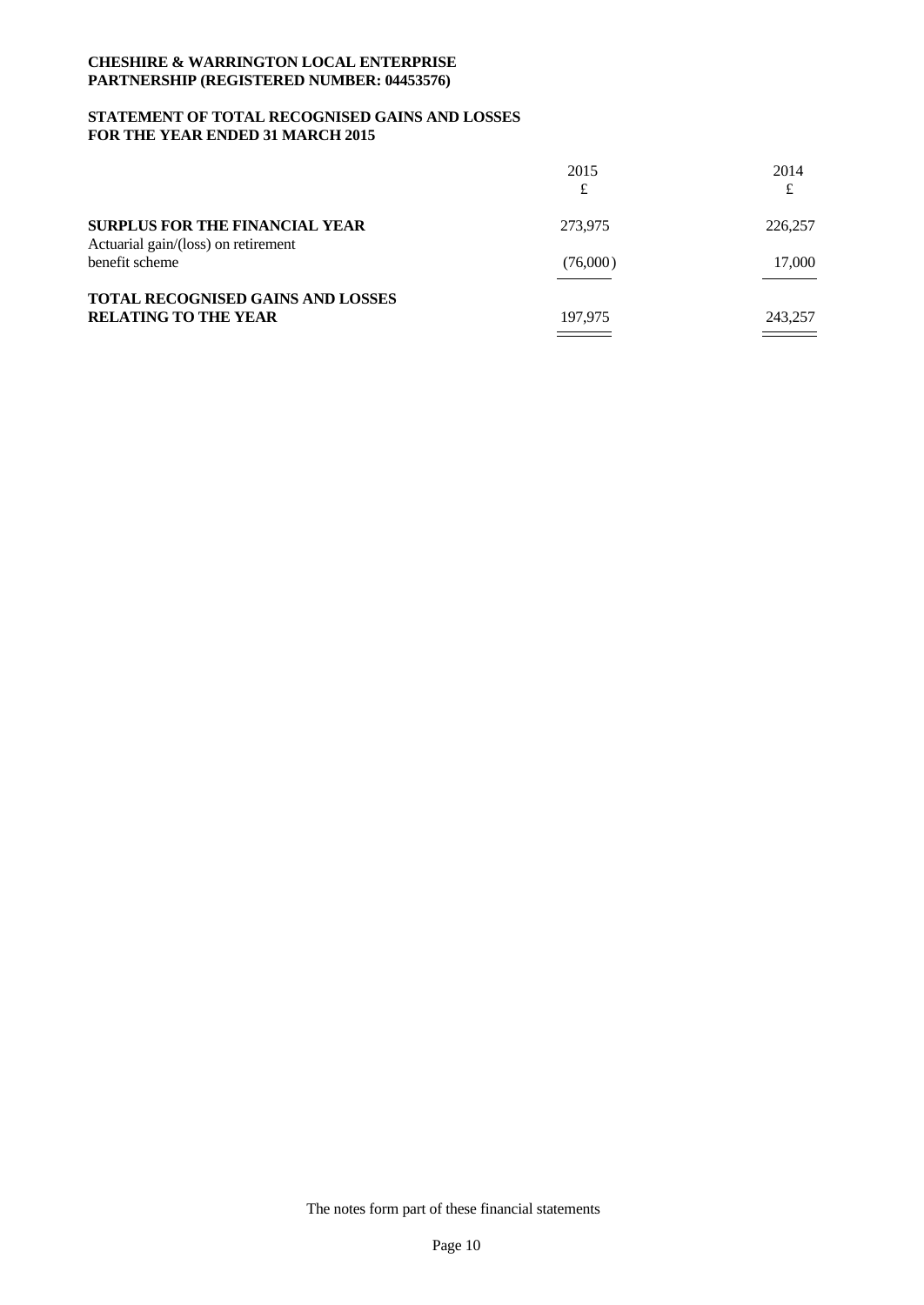### **BALANCE SHEET 31 MARCH 2015**

|                                                 |              | 2015      |           | 2014      |           |  |
|-------------------------------------------------|--------------|-----------|-----------|-----------|-----------|--|
|                                                 | <b>Notes</b> | $\pounds$ | $\pounds$ | $\pounds$ | $\pounds$ |  |
| <b>FIXED ASSETS</b>                             |              |           |           |           |           |  |
| Tangible assets                                 | 5            |           | 11,983    |           | 12,488    |  |
| <b>CURRENT ASSETS</b>                           |              |           |           |           |           |  |
| <b>Debtors</b>                                  | 6            | 54,995    |           | 310,017   |           |  |
| Cash at bank and in hand                        |              | 629,010   |           | 252,333   |           |  |
|                                                 |              | 684,005   |           | 562,350   |           |  |
| <b>CREDITORS</b>                                |              |           |           |           |           |  |
| Amounts falling due within one year             | 7            | 55,005    |           | 142,769   |           |  |
| NET CURRENT ASSETS                              |              |           | 629,000   |           | 419,581   |  |
| TOTAL ASSETS LESS CURRENT<br><b>LIABILITIES</b> |              |           | 640,983   |           | 432,069   |  |
| <b>CREDITORS</b>                                |              |           |           |           |           |  |
| Amounts falling due after more than one         |              |           |           |           |           |  |
| year                                            | $\,8\,$      |           | (1,238)   |           | (1,299)   |  |
| PENSION LIABILITY                               | 10           |           | (151,000) |           | (140,000) |  |
| NET ASSETS                                      |              |           | 488,745   |           | 290,770   |  |
|                                                 |              |           |           |           |           |  |
| <b>RESERVES</b>                                 |              |           |           |           |           |  |
| Income and expenditure account                  |              |           | 488,745   |           | 290,770   |  |
|                                                 | 12           |           | 488,745   |           | 290,770   |  |
|                                                 |              |           |           |           |           |  |

The financial statements were approved by the Board of Directors on 12 November 2015 and were signed on its behalf by:

C A Gaskell - Director

H R Hopwood - Director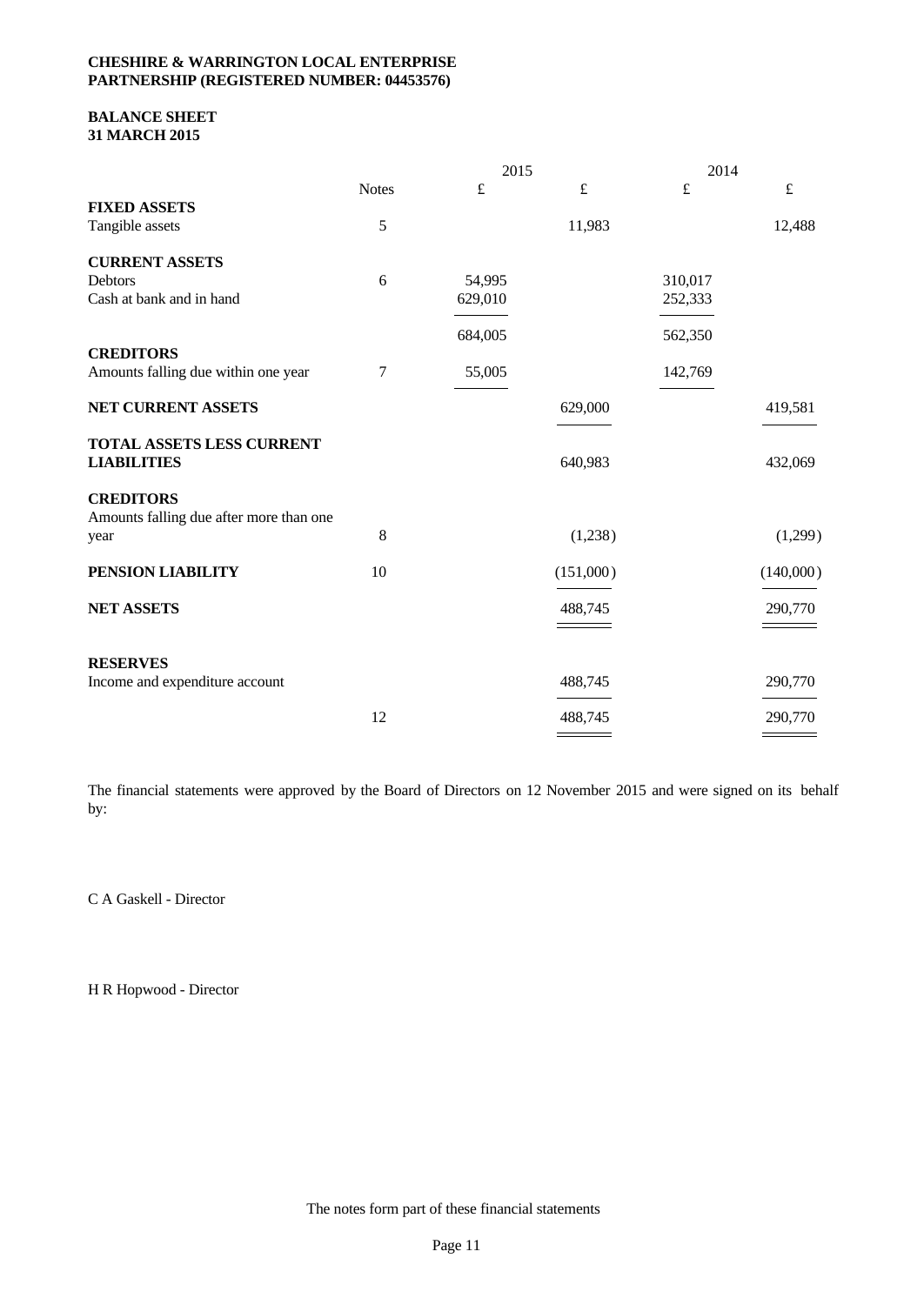## **CASH FLOW STATEMENT FOR THE YEAR ENDED 31 MARCH 2015**

|                                |              | 2015    | 2014                                       |  |
|--------------------------------|--------------|---------|--------------------------------------------|--|
|                                | <b>Notes</b> | £       | £                                          |  |
| Net cash inflow                |              |         |                                            |  |
| from operating activities      |              | 382,245 | 145,766                                    |  |
| Capital expenditure            |              | (5,568) | (13, 436)                                  |  |
| Increase in cash in the period |              | 376,677 | 132,330                                    |  |
|                                |              |         | $\qquad \qquad \overbrace{\qquad \qquad }$ |  |

| <b>Reconciliation of net cash flow</b><br>to movement in net funds | 3 |                    |                    |
|--------------------------------------------------------------------|---|--------------------|--------------------|
| Increase in cash in the period                                     |   | 376,677            | 132,330            |
| Change in net funds resulting<br>from cash flows                   |   | 376,677            | 132,330            |
| Movement in net funds in the period<br>Net funds at 1 April        |   | 376,677<br>252,333 | 132,330<br>120,003 |
| Net funds at 31 March                                              |   | 629,010            | 252,333            |

The notes form part of these financial statements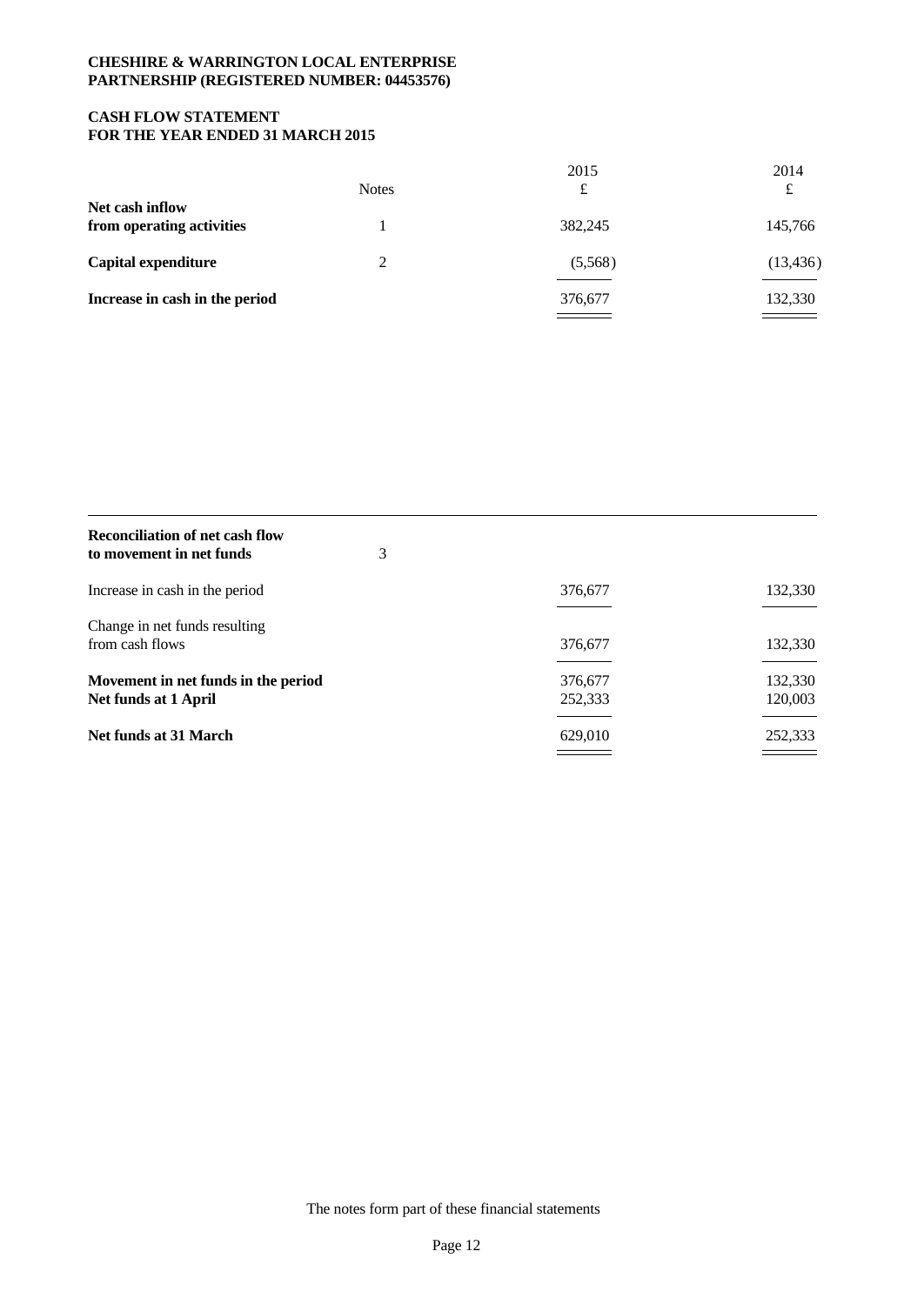### **NOTES TO THE CASH FLOW STATEMENT FOR THE YEAR ENDED 31 MARCH 2015**

### 1. **RECONCILIATION OF OPERATING SURPLUS TO NET CASH INFLOW FROM OPERATING ACTIVITIES**

|                                                          | 2015      | 2014       |  |
|----------------------------------------------------------|-----------|------------|--|
|                                                          | £         | £          |  |
| Operating surplus                                        | 246,975   | 227,257    |  |
| Depreciation charges                                     | 6.073     | 3,338      |  |
| Decrease/(increase) in debtors                           | 255,022   | (197, 806) |  |
| (Decrease)/increase in creditors                         | (87, 825) | 103.977    |  |
| Difference between pension charge and cash contributions | (38,000)  | 9,000      |  |
|                                                          |           |            |  |
| Net cash inflow from operating activities                | 382,245   | 145,766    |  |
|                                                          |           |            |  |

# 2. **ANALYSIS OF CASH FLOWS FOR HEADINGS NETTED IN THE CASH FLOW STATEMENT**

|                                                          | 2015<br>£ | 2014<br>£          |  |
|----------------------------------------------------------|-----------|--------------------|--|
| Capital expenditure<br>Purchase of tangible fixed assets | (5,568)   | (13, 436)          |  |
| Net cash outflow for capital expenditure                 | (5,568)   | (13, 436)<br>_____ |  |

## 3. **ANALYSIS OF CHANGES IN NET FUNDS**

|                          |                                            |           | At      |  |
|--------------------------|--------------------------------------------|-----------|---------|--|
|                          | At 1.4.14                                  | Cash flow | 31.3.15 |  |
|                          | £                                          | £         | £       |  |
| Net cash:                |                                            |           |         |  |
| Cash at bank and in hand | 252,333                                    | 376,677   | 629,010 |  |
|                          |                                            |           |         |  |
|                          | 252,333                                    | 376,677   | 629,010 |  |
|                          |                                            |           |         |  |
|                          |                                            |           |         |  |
| Total                    | 252,333                                    | 376,677   | 629,010 |  |
|                          | <b>Contract Contract Contract Contract</b> |           | ______  |  |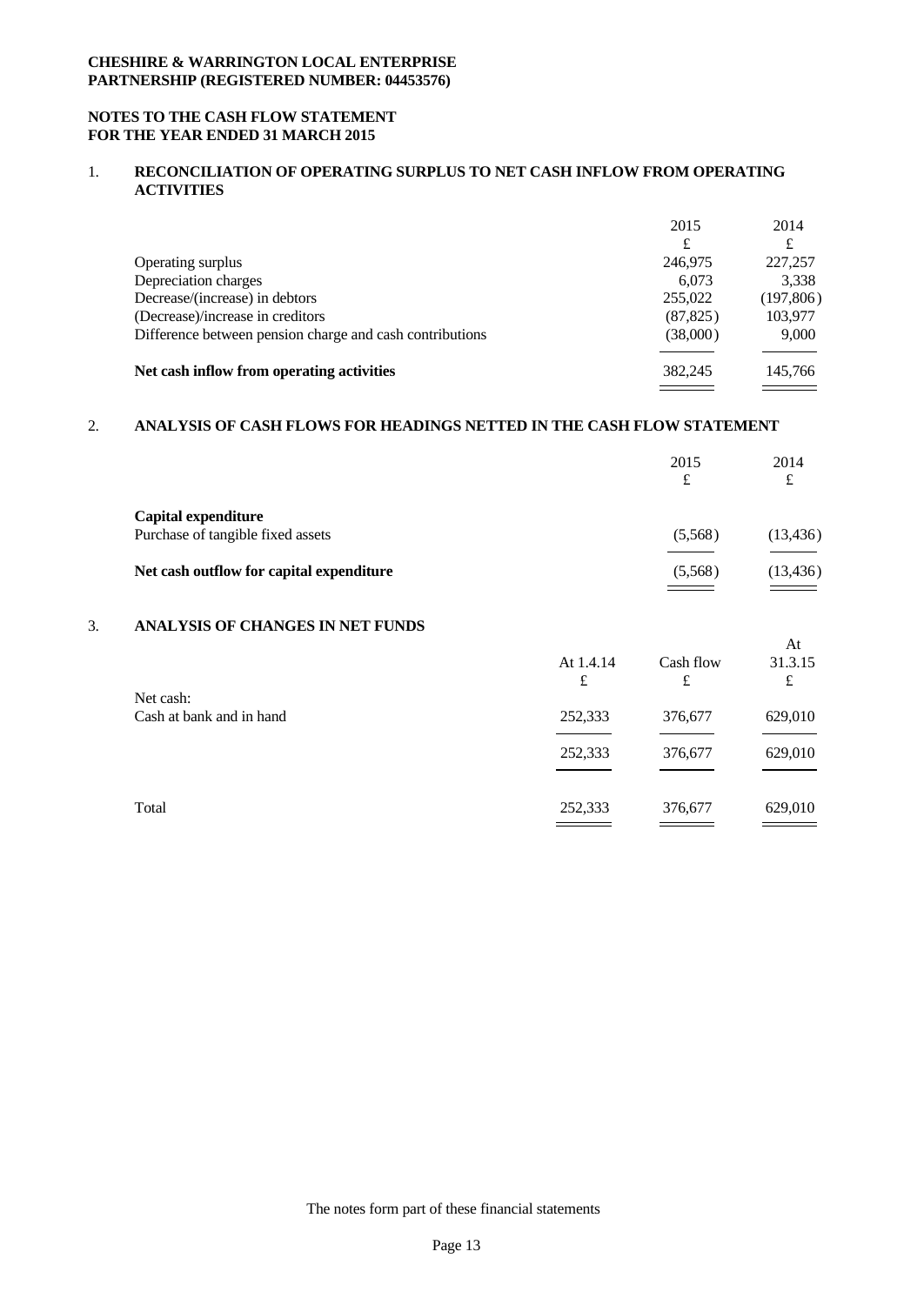### **NOTES TO THE FINANCIAL STATEMENTS FOR THE YEAR ENDED 31 MARCH 2015**

#### 1. **ACCOUNTING POLICIES**

#### **Accounting convention**

The financial statements have been prepared under the historical cost accounting convention and in accordance with all applicable Accounting Standards.

#### **Turnover**

Turnover represents income from grants and donations received and the invoice value of subscriptions excluding Value Added Tax.

#### **Tangible fixed assets**

Fixed assets are stated at cost. Depreciation is being charged by equal annual instalments, commencing with the period in which the assets are first available for use, so as to write off each asset's cost, less any residual value, over its expected useful economic life. The following rates of depreciation have been used:-

| Computer equipment  | - 33.3% Straight line |
|---------------------|-----------------------|
| Fixtures & Fittings | - 20% Straight line   |

#### **Deferred tax**

Deferred tax is recognised in respect of all timing differences that have originated but not reversed at the balance sheet date.

#### **Pension costs and other post-retirement benefits**

For defined benefit schemes the amount charged to the income and expenditure account in respect of pension costs and other post retirement benefits is the estimated regular cost of providing the benefits accrued in the year, adjusted to reflect variations from that cost. The interest cost and expected return on assets are included within other finance costs. Actuarial gains and losses arising from new valuations and from updating valuations to the balance sheet date are recognised in the Statement of Total Recognised Gains and Losses.

Defined benefit schemes are funded, with assets held separately from the company in separate trustee administered funds. Full actuarial valuations, by a professionally qualified actuary, are obtained at least every three years, and updated to reflect current conditions at each balance sheet date. The pension scheme assets are measured at fair value. The pension scheme liabilities are measured using the projected unit method and discounted at the current rate of return on a high quality corporate bond of equivalent term and currency. A pension scheme asset is recognised on the balance sheet only to the extentthat the surplus may be recovered by reduced future contributions or to the extent that the trustees have agreed a refund from the scheme at the balance sheet date. A pension scheme liability is recognised to the extent that the company has a legal or constructive obligation to settle the liability.

The company operates a defined contribution pension scheme. Contributions payable to the company's pension scheme are charged to the profit and loss account in the period to which they relate.

#### **Capital grants**

These are treated as a deferred reserve and written off over the lifetime of the related assets.

#### **Taxation**

The company is a grant aided local agency organisation and its economic advisory activities are wholly maintained by contributions from altruistic member organisations. As a result the net surplus arising from these activities is treated as non-trading by virtue of Section 79 of the Income and Corporation Taxes Act 1988. The company is liable to corporation tax on bank interest and other investment income.

### **Grants**

The income from grants is released to the profit and loss account as to apply the accruals concept of matching income and expenditure. Income is only recognised when there is reasonable assurance that the grant will be received.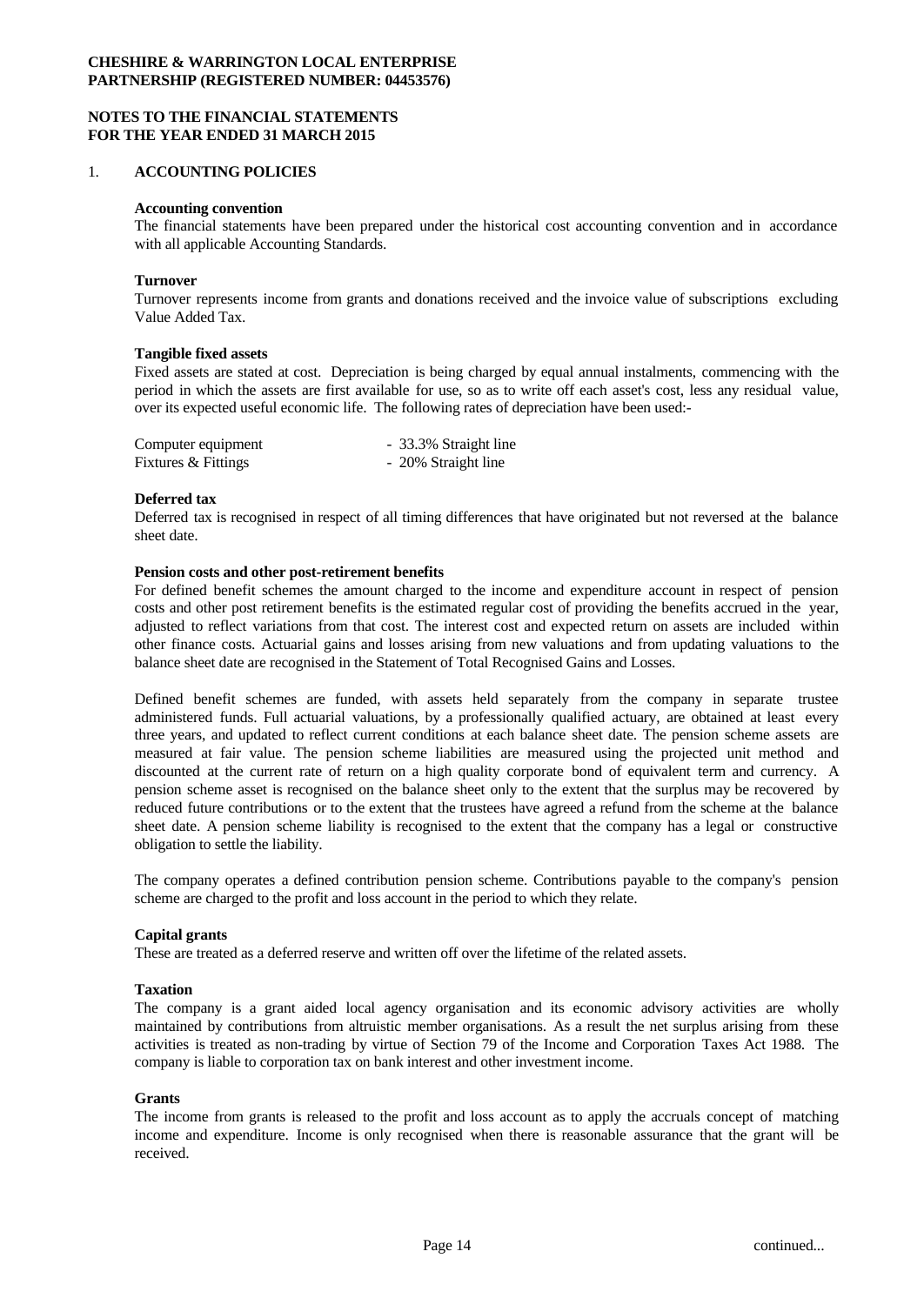#### **NOTES TO THE FINANCIAL STATEMENTS - continued FOR THE YEAR ENDED 31 MARCH 2015**

### 2. **STAFF COSTS**

|                                                                         | 2015<br>£ | 2014<br>£ |  |
|-------------------------------------------------------------------------|-----------|-----------|--|
| Wages and salaries                                                      | 381,142   | 238,764   |  |
| Social security costs                                                   | 36,449    | 21,526    |  |
| Other pension costs                                                     | 38,456    | 30,600    |  |
|                                                                         | 456,047   | 290,890   |  |
| The average monthly number of employees during the year was as follows: | 2015      | 2014      |  |
| Employees                                                               | 6         | 6         |  |
|                                                                         |           |           |  |

## **Senior Employees**

The LEP has chosen to disclose the remuneration of senior employees. These include the statutory officers and any person having responsibility for the management of the LEP, to the extent that the person has power to direct or control the major activities of the LEP. The figures below relate to 2014/15:

| Salary, Fees,<br><b>Allowances &amp;</b> | <b>Employer's</b><br><b>Pension</b> |                                 |                   |
|------------------------------------------|-------------------------------------|---------------------------------|-------------------|
| <b>Bonuses</b><br>£                      | <b>Contributions</b><br>£           | <b>Expenses Allowances</b><br>£ | <b>Total</b><br>£ |
| 92,468                                   | 11,008                              | 556                             | 104,032           |
| 95,000                                   | 25,951                              | 249                             | 121,200           |
| 60,000                                   |                                     | 149                             | 60.149            |
| 247,468                                  | 36,959                              | 954                             | 285,381           |
|                                          |                                     |                                 |                   |

# 3. **OPERATING SURPLUS**

The operating surplus is stated after charging:

|                                                            | 2015                     | 2014                    |  |
|------------------------------------------------------------|--------------------------|-------------------------|--|
|                                                            | £                        | £                       |  |
| Depreciation - owned assets                                | 6,073                    | 3,338                   |  |
| Auditors' remuneration                                     | 2,935                    | 3,250                   |  |
| Accountancy                                                | 4,565                    | 4,363                   |  |
|                                                            | ===                      | $\qquad \qquad =\qquad$ |  |
| Directors' remuneration                                    | 20,000                   | 63,750                  |  |
| Directors' pension contributions to money purchase schemes | $\overline{\phantom{a}}$ | 8,265                   |  |
|                                                            |                          |                         |  |

The number of directors to whom retirement benefits were accruing was as follows:

| Defined<br>benefit schemes<br>. |  |
|---------------------------------|--|
|                                 |  |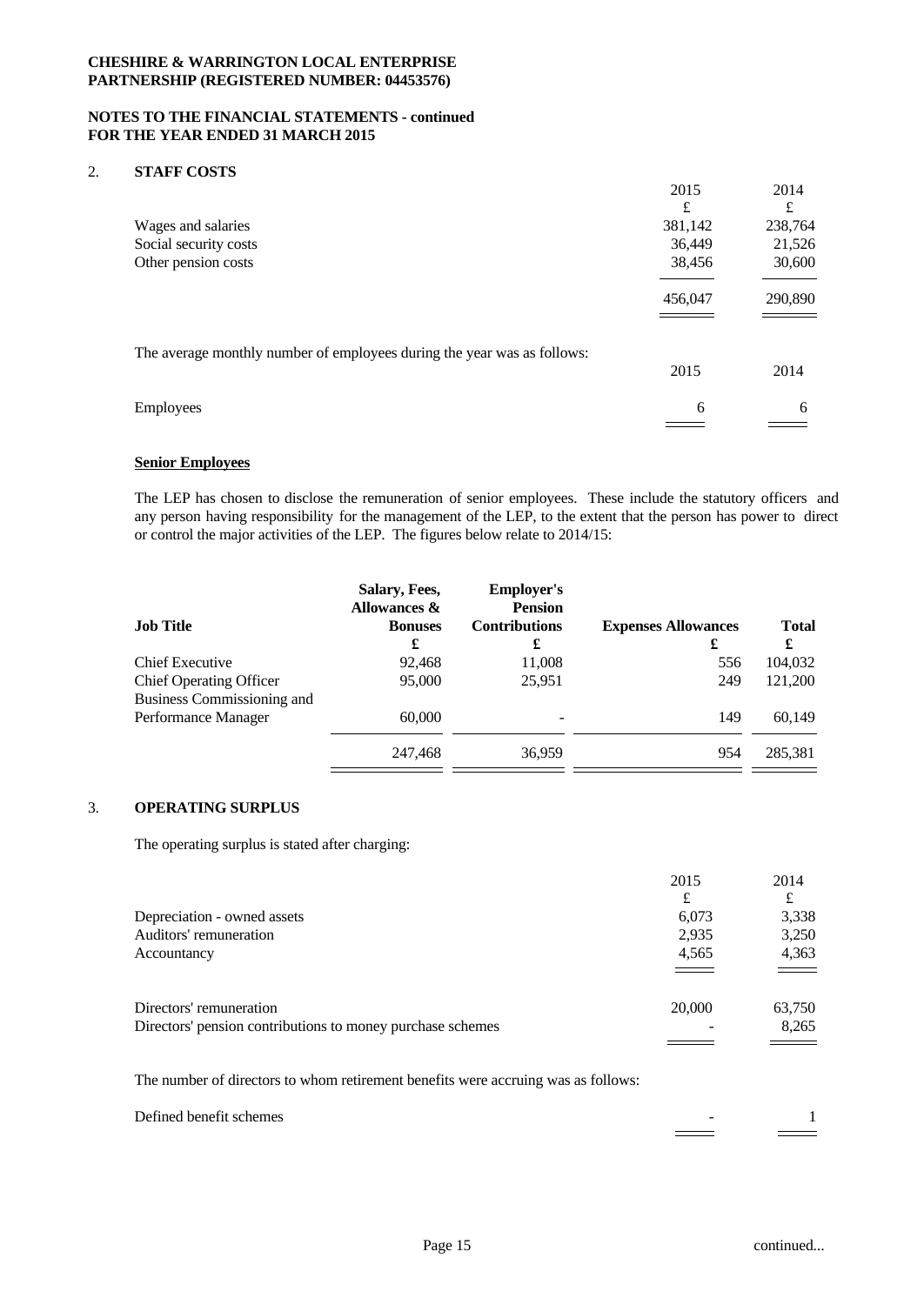### **NOTES TO THE FINANCIAL STATEMENTS - continued FOR THE YEAR ENDED 31 MARCH 2015**

#### 4. **TAXATION**

#### **Analysis of the tax charge**

No liability to UK corporation tax arose on ordinary activities for the year ended 31 March 2015 nor for the year ended 31 March 2014.

### **Factors affecting the tax charge**

The tax assessed for the year is lower than the standard rate of corporation tax in the UK. The difference is explained below:

|                                                                                      | 2015<br>£ | 2014<br>£ |  |
|--------------------------------------------------------------------------------------|-----------|-----------|--|
| Surplus on ordinary activities before tax                                            | 273,975   | 226,257   |  |
| Surplus on ordinary activities<br>multiplied by the standard rate of corporation tax |           |           |  |
| in the UK of $20\%$ (2014 - 20%)                                                     | 54,795    | 45,251    |  |
| Effects of:                                                                          |           |           |  |
| Income not chargeable as from members                                                | (54,795)  | (45,251)  |  |
| Current tax charge                                                                   |           |           |  |
|                                                                                      |           |           |  |

# 5. **TANGIBLE FIXED ASSETS**

|                       | <b>Fixtures</b> |           |           |  |
|-----------------------|-----------------|-----------|-----------|--|
|                       | and             | Computer  |           |  |
|                       | fittings        | equipment | Totals    |  |
|                       | £               | £         | $\pounds$ |  |
| <b>COST</b>           |                 |           |           |  |
| At 1 April 2014       | 4,733           | 79,189    | 83,922    |  |
| Additions             | 3,912           | 1,656     | 5,568     |  |
|                       |                 |           |           |  |
| At 31 March 2015      | 8,645           | 80,845    | 89,490    |  |
|                       |                 |           |           |  |
| <b>DEPRECIATION</b>   |                 |           |           |  |
| At 1 April 2014       | 4,206           | 67,228    | 71,434    |  |
| Charge for year       | 411             | 5,662     | 6,073     |  |
|                       |                 |           |           |  |
| At 31 March 2015      | 4,617           | 72,890    | 77,507    |  |
|                       |                 |           |           |  |
| <b>NET BOOK VALUE</b> |                 |           |           |  |
| At 31 March 2015      | 4,028           | 7,955     | 11,983    |  |
|                       |                 |           |           |  |
| At 31 March 2014      | 527             | 11,961    | 12,488    |  |
|                       |                 |           |           |  |

#### 6. **DEBTORS: AMOUNTS FALLING DUE WITHIN ONE YEAR**

|                                | 2015   | 2014     |  |
|--------------------------------|--------|----------|--|
|                                | £      | $+$<br>s |  |
| Trade debtors                  | 42,439 | 303,597  |  |
| Other debtors                  | 1,249  | 568      |  |
| Prepayments and accrued income | 11,307 | 5,852    |  |
|                                |        |          |  |
|                                | 54,995 | 310,017  |  |
|                                |        |          |  |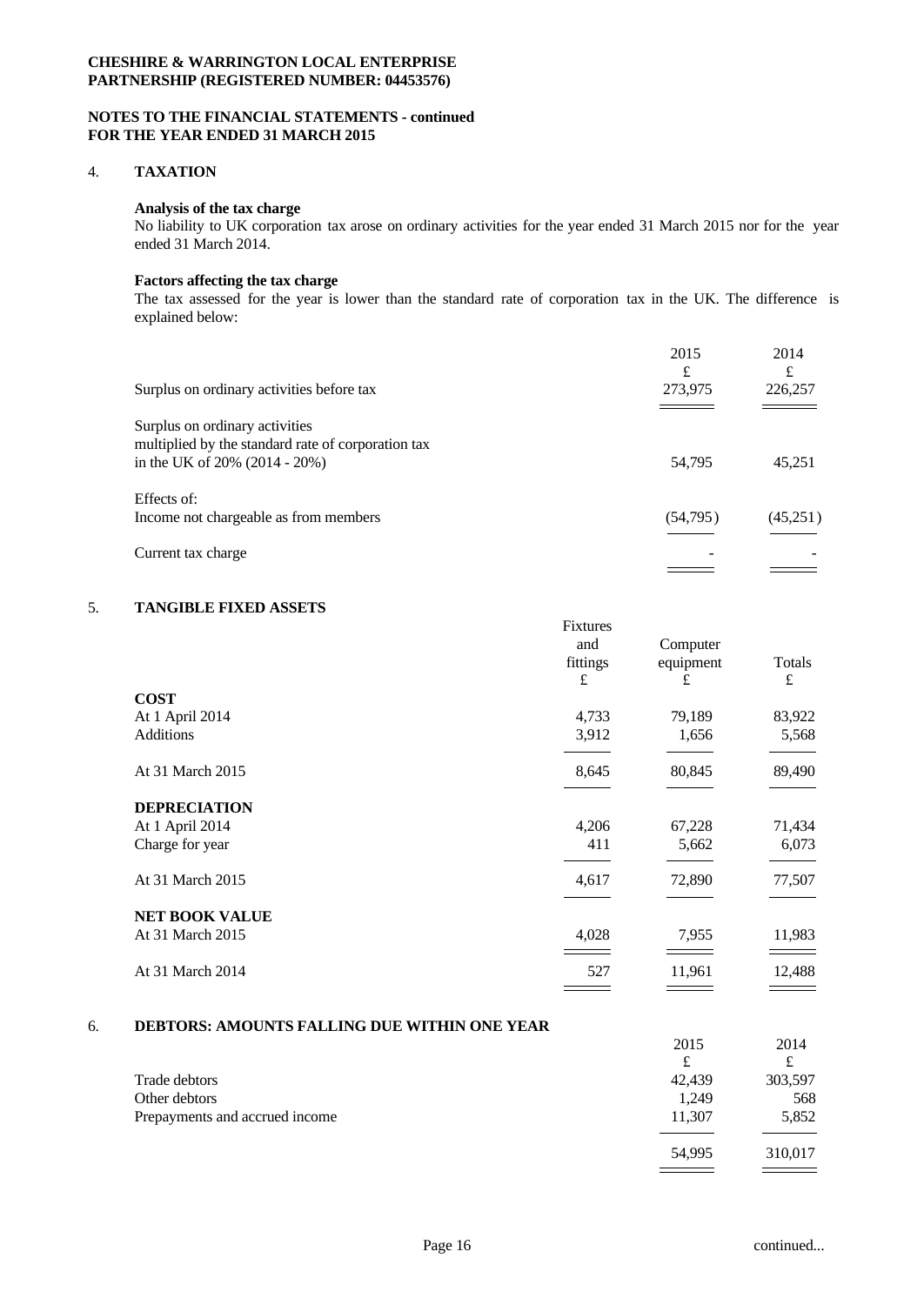### **NOTES TO THE FINANCIAL STATEMENTS - continued FOR THE YEAR ENDED 31 MARCH 2015**

#### 7. **CREDITORS: AMOUNTS FALLING DUE WITHIN ONE YEAR**

|                                 | 2015   | 2014    |  |
|---------------------------------|--------|---------|--|
|                                 | £      | £       |  |
| Trade creditors                 | 22,969 | 93,095  |  |
| Social security and other taxes | 12,421 | 45,497  |  |
| Accruals and deferred income    | 19.615 | 4.177   |  |
|                                 |        |         |  |
|                                 | 55,005 | 142,769 |  |
|                                 |        |         |  |

# 8. **CREDITORS: AMOUNTS FALLING DUE AFTER MORE THAN ONE YEAR**

|                         | 2015       | 2014                                |
|-------------------------|------------|-------------------------------------|
|                         | $\epsilon$ | ىم                                  |
| Deferred capital grants | 1,238      | 1,299                               |
|                         | ==         | $\equiv$ $\equiv$ $\equiv$ $\equiv$ |

# 9. **OPERATING LEASE COMMITMENTS**

The following operating lease payments are committed to be paid within one year:

|                            | Other operating leases |      |  |
|----------------------------|------------------------|------|--|
|                            | 2015                   | 2014 |  |
|                            | £                      | ىم   |  |
| Expiring:                  |                        |      |  |
| Within one year            | 286                    | -    |  |
| Between one and five years | ۰                      | 381  |  |
|                            |                        |      |  |
|                            | 286                    | 381  |  |
|                            |                        |      |  |

### 10. **EMPLOYEE BENEFIT OBLIGATIONS**

The company participates in a "multi-employer" scheme, "Cheshire Pension Fund", the assets of which are held in a separate trustee administered fund. Contributions are paid into the scheme in accordance with the recommendations of an independent actuary on the basis of triennial valuations.

In accordance with the Scheme's actuarial advice the company is making three lump sum payments of  $£31,000$ each in the years ending 31 March 2015, 2016 and 2017 and increased employer contributions to address the deficit.

The three local authority members have committed to meet any pension deficit should the company not be able to discharge its liabilities.

The latest actuarial valuation was carried out at 31 March 2015.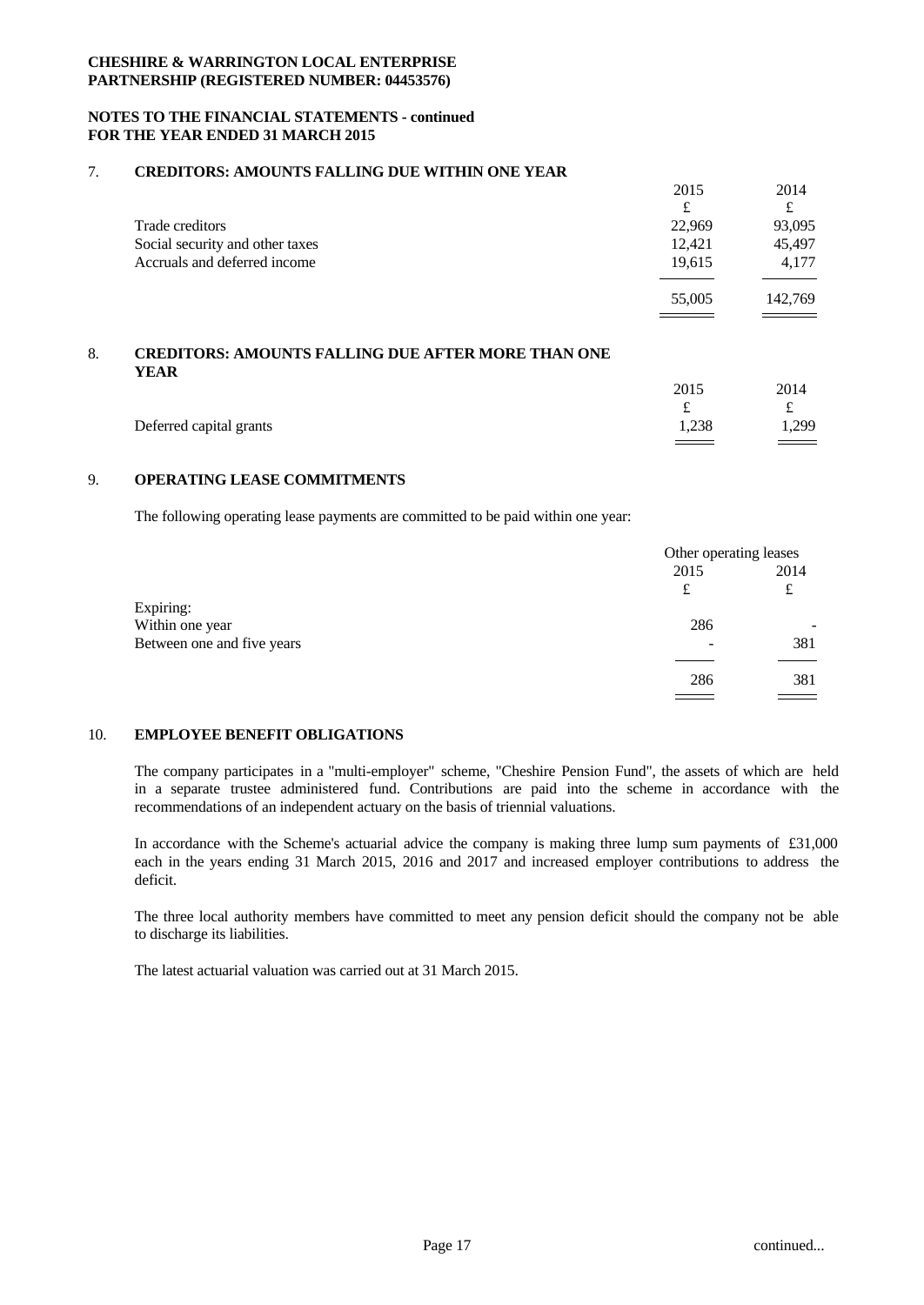### **NOTES TO THE FINANCIAL STATEMENTS - continued FOR THE YEAR ENDED 31 MARCH 2015**

### 10. **EMPLOYEE BENEFIT OBLIGATIONS - continued**

The amounts recognised in the balance sheet are as follows:

|                                       |             | Defined benefit |
|---------------------------------------|-------------|-----------------|
|                                       |             | pension plans   |
|                                       | 2015        | 2014            |
|                                       | £           | £               |
| Present value of funded obligations   | (2,535,000) | (2,128,000)     |
| Fair value of plan assets             | 2,384,000   | 1,988,000       |
|                                       | (151,000)   | (140,000)       |
| Present value of unfunded obligations |             |                 |
| Deficit                               | (151,000)   | (140,000)       |
| Net liability                         | (151,000)   | (140,000)       |
|                                       |             |                 |

The amounts recognised in surplus or deficit are as follows:

|                              | Defined benefit |          |  |
|------------------------------|-----------------|----------|--|
|                              | pension plans   |          |  |
|                              | 2015            | 2014     |  |
|                              | £               | £        |  |
| Current service cost         | 31,000          | 31,000   |  |
| Interest cost                | 92,000          | 60,000   |  |
| Expected return              | (119,000)       | (59,000) |  |
| Past service cost            |                 |          |  |
|                              |                 |          |  |
|                              | 4,000           | 32,000   |  |
|                              |                 |          |  |
|                              |                 |          |  |
| Actual return on plan assets | 343,000         | 797,000  |  |
|                              |                 |          |  |

Changes in the present value of the defined benefit obligation are as follows:

|                                      |           | Defined benefit |
|--------------------------------------|-----------|-----------------|
|                                      |           | pension plans   |
|                                      | 2015      | 2014            |
|                                      | £         | £               |
| Opening defined benefit obligation   | 2,128,000 | 1,335,000       |
| Current service cost                 | 31,000    | 31,000          |
| Contributions by scheme participants | 13,000    | 9,000           |
| Interest cost                        | 92,000    | 60,000          |
| Actuarial losses/(gains)             | 300,000   | 721,000         |
| Benefits paid                        | (29,000)  | (28,000)        |
|                                      | 2,535,000 | 2,128,000       |
|                                      |           |                 |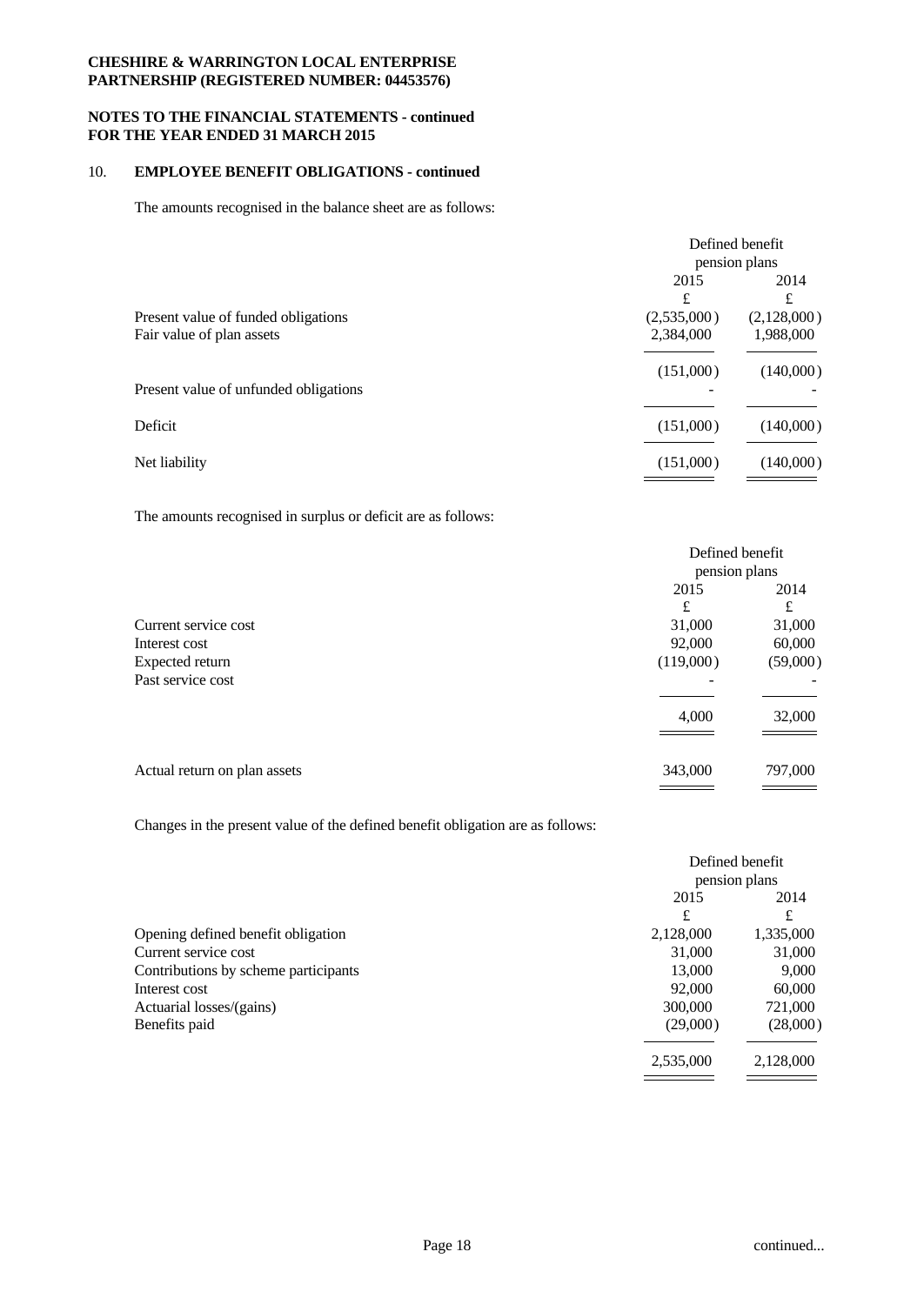#### **NOTES TO THE FINANCIAL STATEMENTS - continued FOR THE YEAR ENDED 31 MARCH 2015**

## 10. **EMPLOYEE BENEFIT OBLIGATIONS - continued**

Changes in the fair value of scheme assets are as follows:

|               | Defined benefit |
|---------------|-----------------|
| pension plans |                 |
| 2015          | 2014            |
| £             | £               |
| 1,988,000     | 1,188,000       |
| 69,000        | 22,000          |
| 13,000        | 9,000           |
| 119,000       | 59,000          |
| 224,000       | 738,000         |
| (29,000)      | (28,000)        |
| 2,384,000     | 1,988,000       |
|               |                 |

The amounts recognised in the statement of recognised gains and losses are as follows:

|                                | Defined benefit<br>pension plans             |                                              |  |
|--------------------------------|----------------------------------------------|----------------------------------------------|--|
|                                | 2015<br>£                                    | 2014<br>£                                    |  |
| Actuarial gains/(losses)       | (76,000)                                     | 17,000                                       |  |
|                                | (76,000)                                     | 17,000                                       |  |
| Cumulative amount of actuarial |                                              |                                              |  |
| gains/(losses)                 | (349,000)                                    | (273,000)                                    |  |
|                                | the control of the control of the control of | the control of the control of the control of |  |

The major categories of scheme assets as amounts of total scheme assets are as follows:

|              | Defined benefit |               |  |  |
|--------------|-----------------|---------------|--|--|
|              |                 | pension plans |  |  |
|              | 2015            | 2014          |  |  |
|              | £               | £             |  |  |
| Equities     | 1,049,000       | 1,472,000     |  |  |
| <b>Bonds</b> | 1,120,000       | 258,000       |  |  |
| Property     | 191,000         | 139,000       |  |  |
| Cash         | 24,000          | 119,000       |  |  |
|              | 2,384,000       | 1,988,000     |  |  |
|              |                 |               |  |  |

Principal actuarial assumptions at the balance sheet date (expressed as weighted averages):

| 2014<br>2015                                       |
|----------------------------------------------------|
| Discount rate<br>3.20%<br>4.30%                    |
| 3.20%<br>Expected return on scheme assets<br>5.90% |
| 3.30%<br>Future salary increases<br>3.60%          |
| 2.80%<br>2.40%<br>Future pension increases         |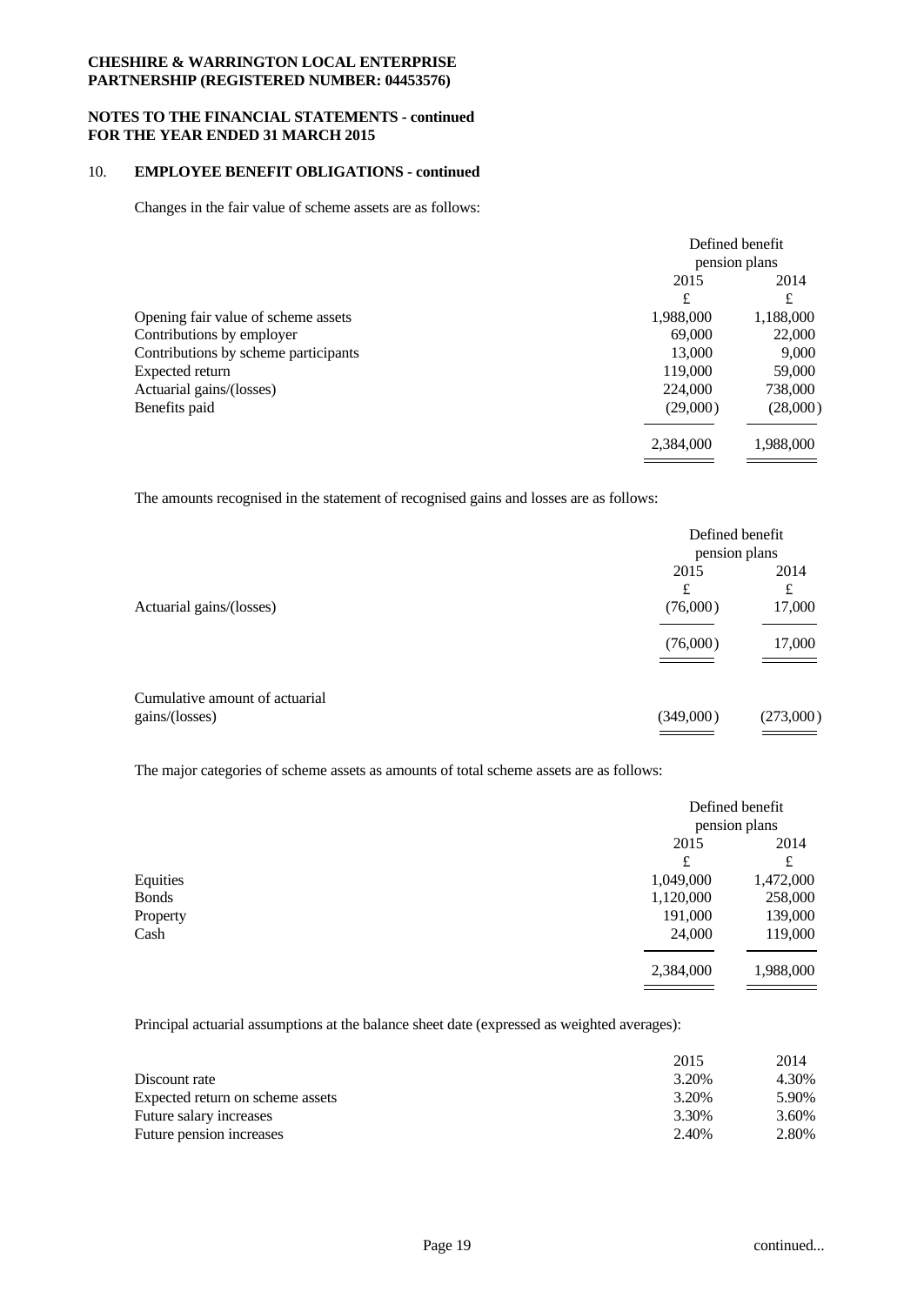### **NOTES TO THE FINANCIAL STATEMENTS - continued FOR THE YEAR ENDED 31 MARCH 2015**

#### 10. **EMPLOYEE BENEFIT OBLIGATIONS - continued**

Amounts for the current and previous four periods are as follows:

|                                                                              | 2015        | 2014        | 2013        | 2012        | 2011      |  |
|------------------------------------------------------------------------------|-------------|-------------|-------------|-------------|-----------|--|
|                                                                              | £           | £           | £           | £           | £         |  |
| Defined benefit pension plans                                                |             |             |             |             |           |  |
| Defined benefit obligation                                                   | (2,535,000) | (2,128,000) | (1,335,000) | (1,104,000) | (965,000) |  |
| Fair value of scheme assets                                                  | 2.384,000   | 1.988.000   | 1,188,000   | 1.041.000   | 978,000   |  |
| Deficit                                                                      | (151,000)   | (140,000)   | (147,000)   | (63,000)    | 13,000    |  |
| Experience adjustments on<br>scheme liabilities<br>Experience adjustments on | 19,000      | (787,000)   | 1.000       | (8,000)     | 50,000    |  |
| scheme assets                                                                | 224,000     | 738,000     | 69,000      | (33,000)    | (17,000)  |  |

#### 11. **RELATED PARTY DISCLOSURES**

During the year the company entered into transactions in the normal course of business with the following member organisations, in which common directors have non financial interests, to deliver the economic development services in the Cheshire and Warrington sub region.

#### **Contributions received towards operating costs:**

| Warrington Borough Council               | £144,000 |
|------------------------------------------|----------|
| Cheshire East Council                    | £24,000  |
| <b>Cheshire West and Chester Council</b> | £24,000  |

Government Core Funding and Growing Places Fund operating costs totalling £758,816 (2014 - £797,430) was also received through Cheshire East Council in its role as the accountable body.

#### **Amounts paid for projects in year:**

| Warrington Borough Council               | £47.895 |
|------------------------------------------|---------|
| <b>Cheshire East Council</b>             | £39.325 |
| <b>Cheshire West and Chester Council</b> | £nil    |

In addition to the above, Cheshire West and Chester Council waived the annual rent charge to the company which would have amounted to £27,000.

The amounts outstanding from/(to) member organisations by the company are summarised as follows:

| Warrington Borough Council      | £33.298                        | $(2014 - \pounds33, 298)$  |
|---------------------------------|--------------------------------|----------------------------|
| <b>Cheshire East Council</b>    | £17.446                        | $(2014 - \pounds270, 299)$ |
| Cheshire West & Chester Council | $\pounds(8.304)$ (2014 - £nil) |                            |

### 12. **RECONCILIATION OF MOVEMENTS IN RESERVES**

|                                                              | 2015     | 2014    |
|--------------------------------------------------------------|----------|---------|
|                                                              | £        | £       |
| Surplus for the financial year                               | 273,975  | 226,257 |
| Other recognised gains and losses relating to the year (net) | (76,000) | 17,000  |
|                                                              |          |         |
| Net addition to reserves                                     | 197,975  | 243,257 |
| Opening reserves                                             | 290,770  | 47,513  |
|                                                              |          |         |
| <b>Closing reserves</b>                                      | 488,745  | 290,770 |
|                                                              |          |         |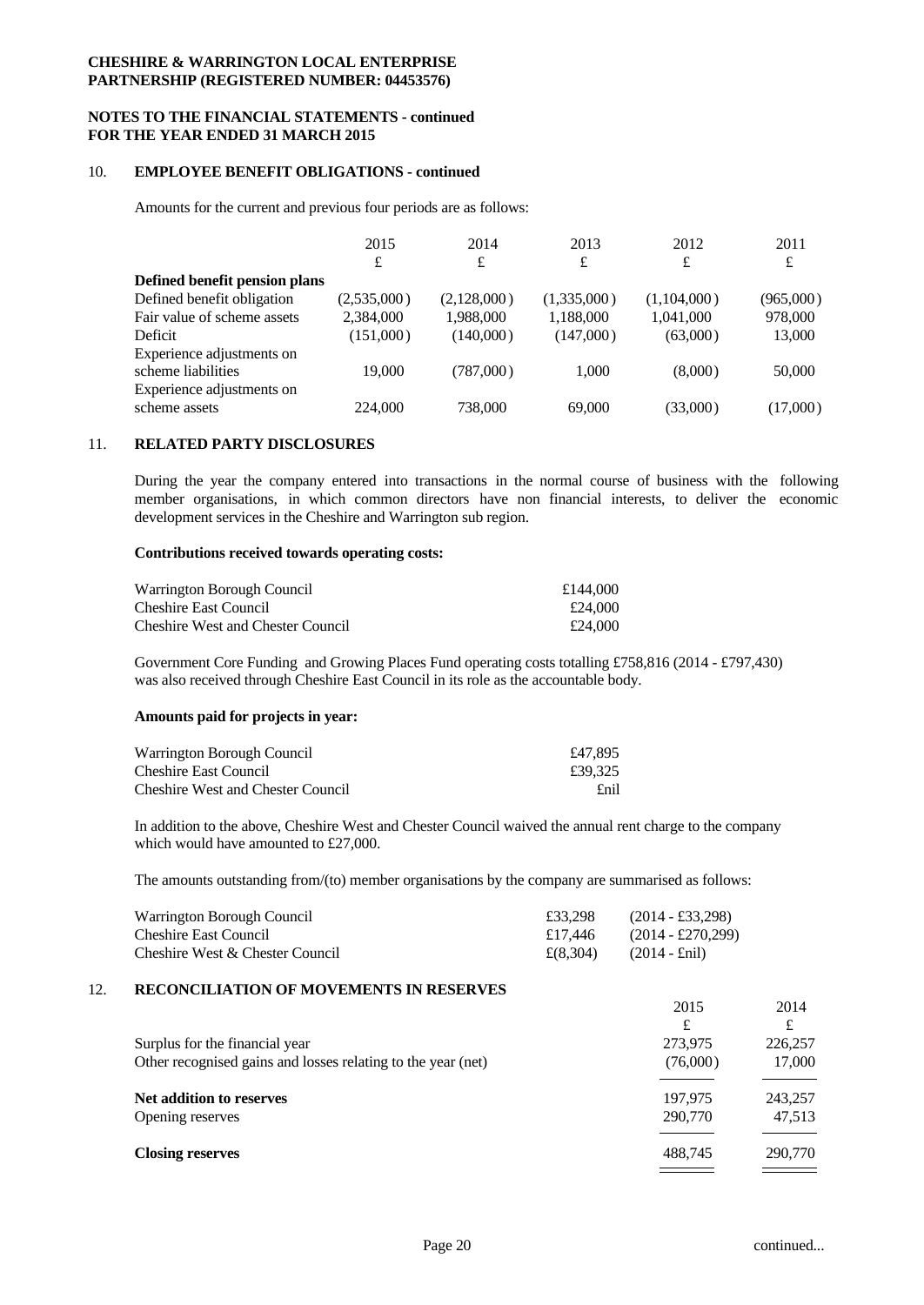### **NOTES TO THE FINANCIAL STATEMENTS - continued FOR THE YEAR ENDED 31 MARCH 2015**

### 13. **LIMITED LIABILITY**

Liability is limited by guarantee to £1 per member. The number of members at the period end was three.